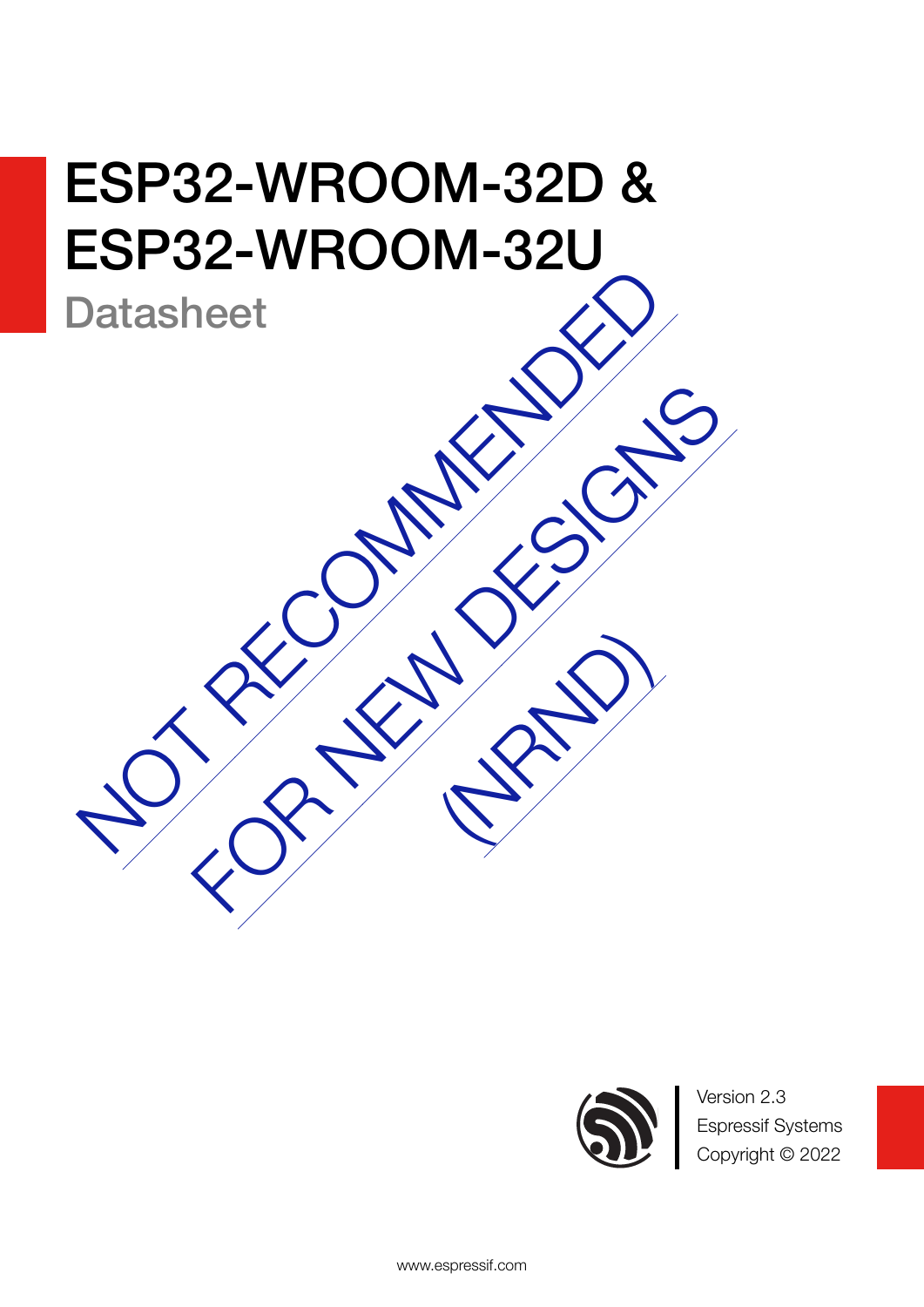## About This Document

This document provides the specifications for the ESP32-WROOM-32D and ESP32-WROOM-32U modules.

## Document Updates

Please always refer to the latest version on <https://www.espressif.com/en/support/download/documents>.

## Revision History

For revision history of this document, please refer to the [last page](#page-27-0).

## Documentation Change Notification

Espressif provides email notifications to keep customers updated on changes to technical documentation. Please subscribe at [www.espressif.com/en/subscribe.](http://espressif.com/en/subscribe) Note that you need to update your subscription to receive notifications of new products you are not currently subscribed to.

## **Certification**

Download certificates for Espressif products from [www.espressif.com/en/certificates](http://espressif.com/en/certificates).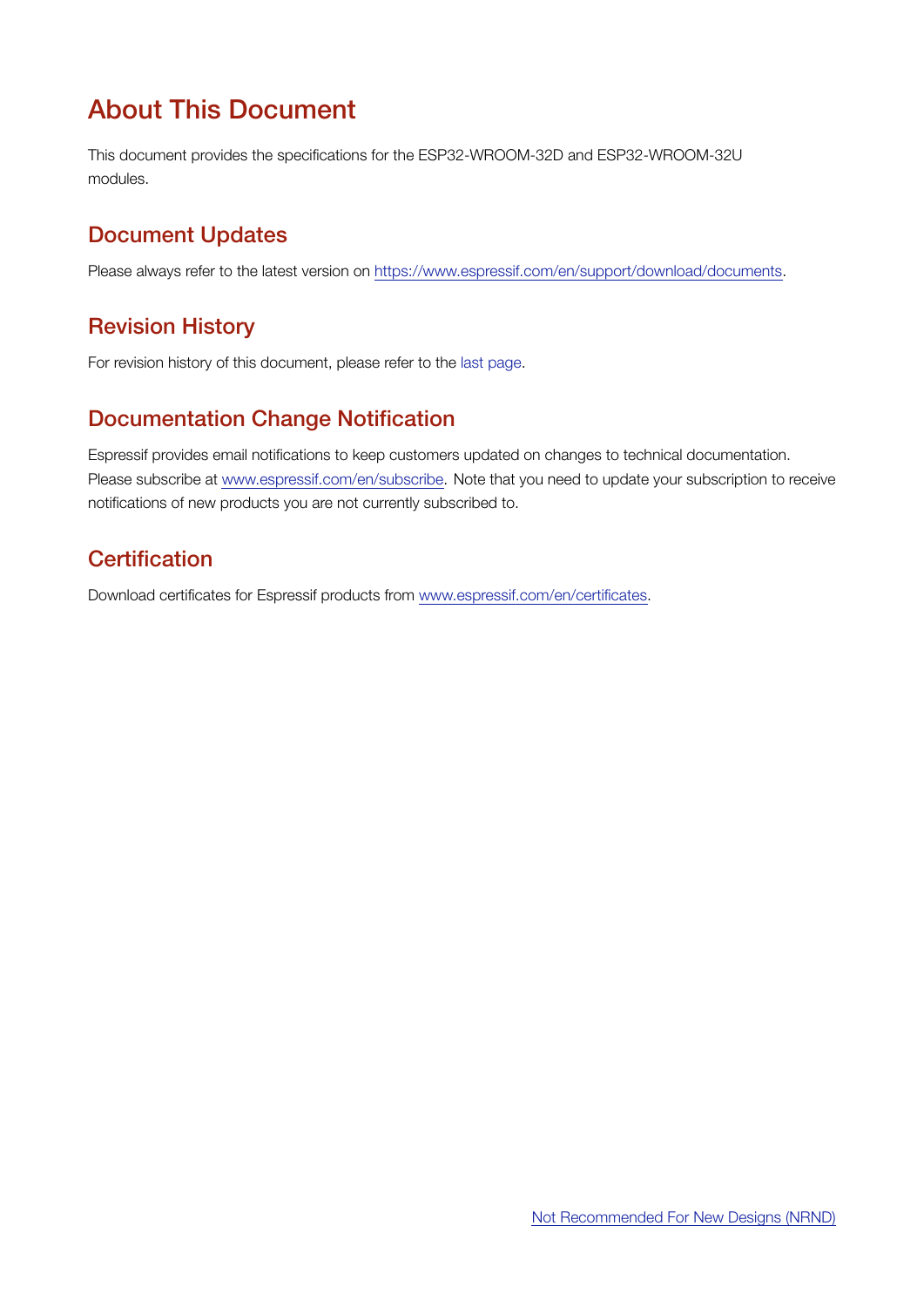## **Contents**

| 1                                           | <b>Overview</b>                                                                                                                                                                                                                                                        | 6                                                  |
|---------------------------------------------|------------------------------------------------------------------------------------------------------------------------------------------------------------------------------------------------------------------------------------------------------------------------|----------------------------------------------------|
| $\bf{2}$<br>2.1<br>2.2<br>2.3               | <b>Pin Definitions</b><br>Pin Layout<br><b>Pin Description</b><br><b>Strapping Pins</b>                                                                                                                                                                                | 8<br>8<br>8<br>10                                  |
| 3<br>3.1<br>3.2<br>3.3<br>3.4               | <b>Functional Description</b><br>CPU and Internal Memory<br><b>External Flash and SRAM</b><br><b>Crystal Oscillators</b><br>RTC and Low-Power Management                                                                                                               | 12<br>12<br>12<br>12<br>13                         |
| 4                                           | <b>Peripherals and Sensors</b>                                                                                                                                                                                                                                         | 14                                                 |
| 5<br>5.1<br>5.2<br>5.3<br>5.4<br>5.5<br>5.6 | <b>Electrical Characteristics</b><br><b>Absolute Maximum Ratings</b><br><b>Recommended Operating Conditions</b><br>DC Characteristics (3.3 V, 25 °C)<br>Wi-Fi Radio<br><b>Bluetooth LE Radio</b><br>5.5.1<br>Receiver<br>5.5.2<br>Transmitter<br><b>Reflow Profile</b> | 15<br>15<br>15<br>15<br>16<br>17<br>17<br>17<br>18 |
| 6                                           | <b>Schematics</b>                                                                                                                                                                                                                                                      | 19                                                 |
| 7                                           | <b>Peripheral Schematics</b>                                                                                                                                                                                                                                           | 21                                                 |
| 8                                           | <b>Physical Dimensions</b>                                                                                                                                                                                                                                             | 23                                                 |
| 9                                           | <b>Recommended PCB Land Pattern</b>                                                                                                                                                                                                                                    | 25                                                 |
|                                             | 10 Dimensions of External Antenna Connector                                                                                                                                                                                                                            | 27                                                 |
|                                             | <b>11 Related Documentation and Resources</b>                                                                                                                                                                                                                          | 28                                                 |
|                                             | <b>Revision History</b>                                                                                                                                                                                                                                                | 29                                                 |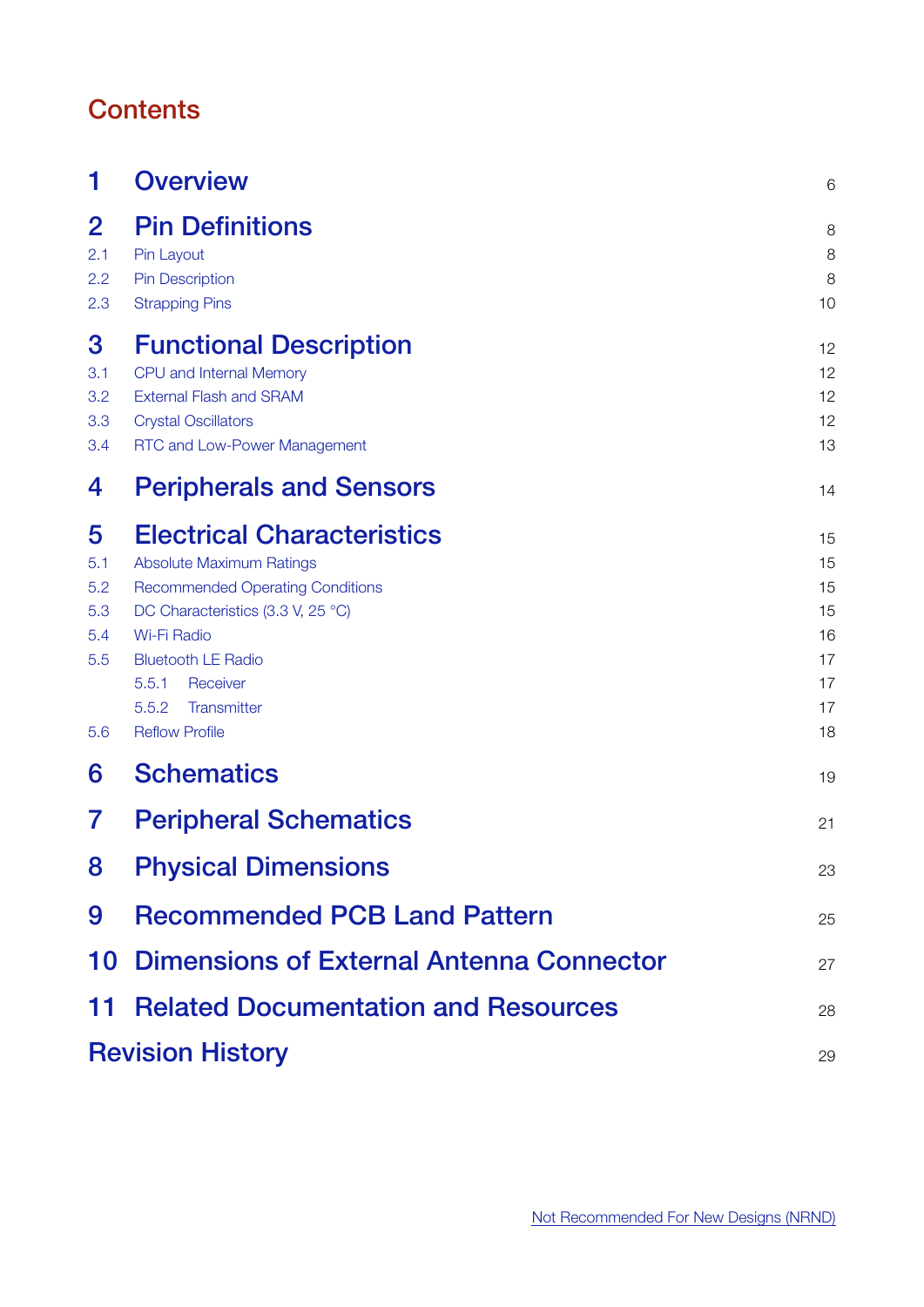## List of Tables

|    | ESP32-WROOM-32D vs. ESP32-WROOM-32U                | 6  |
|----|----------------------------------------------------|----|
| 2  | ESP32-WROOM-32D and ESP32-WROOM-32U Specifications | 7  |
| 3  | <b>Pin Definitions</b>                             | 8  |
| 4  | <b>Strapping Pins</b>                              | 10 |
| 5  | <b>Absolute Maximum Ratings</b>                    | 15 |
| 6  | <b>Recommended Operating Conditions</b>            | 15 |
|    | DC Characteristics (3.3 V, 25 °C)                  | 15 |
| 8  | <b>Wi-Fi Radio Characteristics</b>                 | 16 |
| 9  | Receiver Characteristics - Bluetooth LE            | 17 |
| 10 | Transmitter Characteristics - Bluetooth LE         | 17 |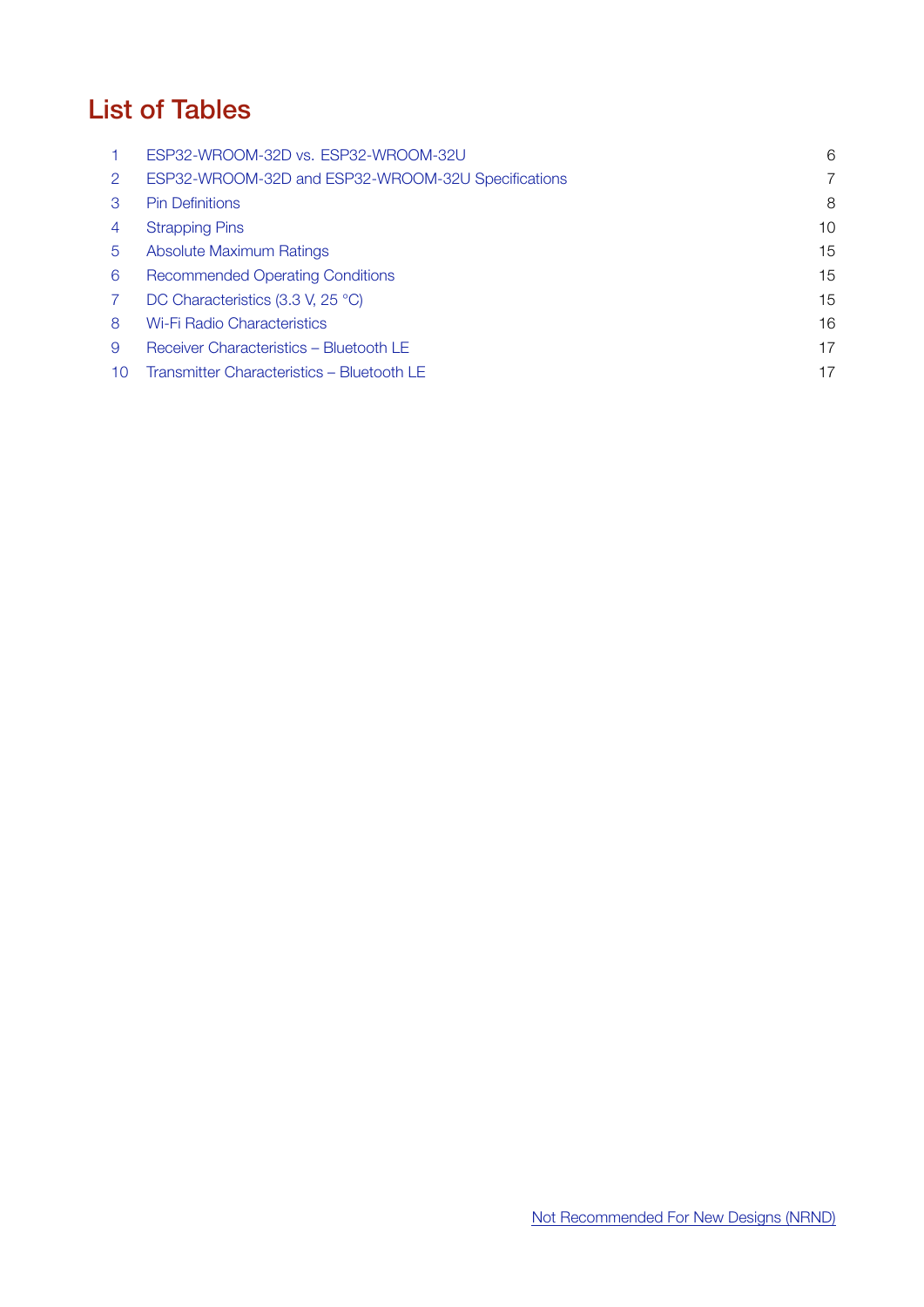# List of Figures

|    | ESP32-WROOM-32D Pin Layout (Top View)                       | 8  |
|----|-------------------------------------------------------------|----|
| 2  | <b>Reflow Profile</b>                                       | 18 |
| 3  | ESP32-WROOM-32D Schematics                                  | 19 |
| 4  | ESP32-WROOM-32U Schematics                                  | 20 |
| 5  | ESP32-WROOM-32D & ESP32-WROOM-32U Peripheral Schematics     | 21 |
| 6  | Physical Dimensions of ESP32-WROOM-32D                      | 23 |
|    | Physical Dimensions of ESP32-WROOM-32U                      | 24 |
| 8  | Recommended PCB Land Pattern of ESP32-WROOM-32D             | 25 |
| 9  | Recommended PCB Land Pattern of ESP32-WROOM-32U             | 26 |
| 10 | Dimensions of External Antenna Connector of ESP32-WROOM-32U | 27 |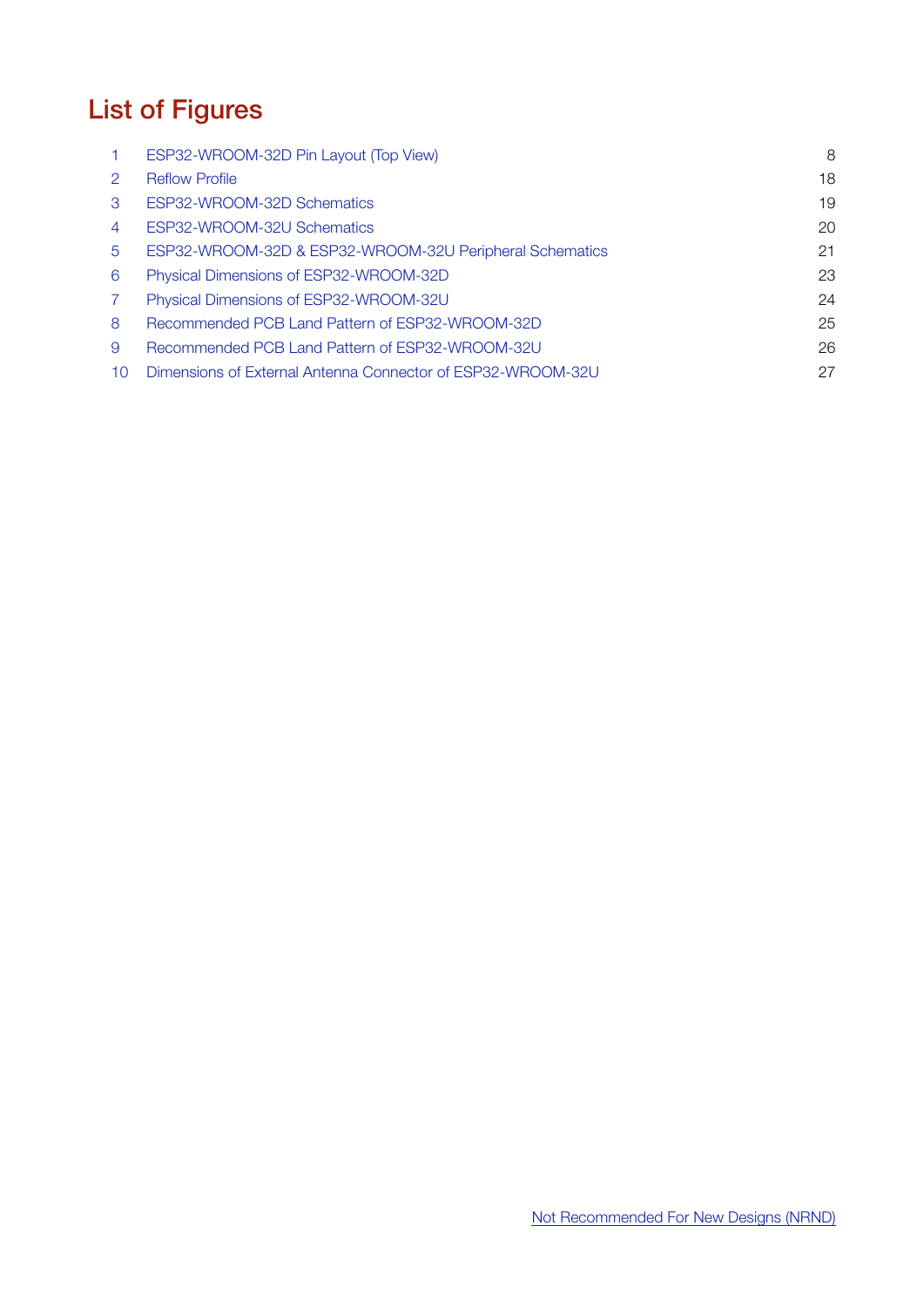## <span id="page-5-0"></span>1 Overview

ESP32-WROOM-32D and ESP32-WROOM-32U are powerful, generic Wi-Fi + Bluetooth + Bluetooth LE MCU modules that target a wide variety of applications, ranging from low-power sensor networks to the most demanding tasks, such as voice encoding, music streaming and MP3 decoding.

ESP32-WROOM-32U is different from ESP32-WROOM-32D in that ESP32-WROOM-32U integrates a connector to connect an external antenna. For detailed information of the connector please see Chapter [10.](#page-26-0) Note that the information in this data sheet is applicable to both modules. Any differences between them will be clearly specified in the course of this document. Table [1](#page-5-1) lists the difference between ESP32-WROOM-32D and ESP32-WROOM-32U.

<span id="page-5-1"></span>

| Module            | ESP32-WROOM-32D                                        | ESP32-WROOM-32U                                        |  |  |
|-------------------|--------------------------------------------------------|--------------------------------------------------------|--|--|
| Core              | ESP32-D0WD                                             | ESP32-D0WD                                             |  |  |
| SPI flash         | 32 Mbits, 3.3 V                                        | 32 Mbits, 3.3 V                                        |  |  |
| Crystal           | 40 MHz                                                 | 40 MHz                                                 |  |  |
| Antenna           | on-board PCB antenna                                   | external antenna connector (which needs to be          |  |  |
|                   |                                                        | connected to an external antenna)                      |  |  |
| <b>Dimensions</b> | $18 \times 25.5 \times 3.1$ (See Figure 6 for details) | $18 \times 19.2 \times 3.2$ (See Figure 7 for details) |  |  |
| (Unit: mm)        |                                                        |                                                        |  |  |
| <b>Schematics</b> | See Figure 3 for details.                              | See Figure 4 for details.                              |  |  |

## Table 1: ESP32-WROOM-32D vs. ESP32-WROOM-32U

At the core of the two modules is the ESP32-D0WD chip that belongs to the ESP32 series\* of chips. The chip embedded is designed to be scalable and adaptive. There are two CPU cores that can be individually controlled, and the CPU clock frequency is adjustable from 80 MHz to 240 MHz. The chip also has a low-power coprocessor that can be used instead of the CPU to save power while performing tasks that do not require much computing power, such as monitoring of peripherals. ESP32 integrates a rich set of peripherals, ranging from capacitive touch sensors, Hall sensors, SD card interface, Ethernet, high-speed SPI, UART, I2S and I2C.

## Note:

\* For details on the part numbers of the ESP32 family of chips, please refer to the document *[ESP32 Datasheet](http://espressif.com/sites/default/files/documentation/esp32_datasheet_en.pdf)*.

The integration of Bluetooth®, Bluetooth LE and Wi-Fi ensures that a wide range of applications can be targeted, and that the module is all-around: using Wi-Fi allows a large physical range and direct connection to the Internet through a Wi-Fi router, while using Bluetooth allows the user to conveniently connect to the phone or broadcast low energy beacons for its detection. The sleep current of the ESP32 chip is less than 5 *µ*A, making it suitable for battery powered and wearable electronics applications. The module supports a data rate of up to 150 Mbps, and 20 dBm output power at the antenna to ensure the widest physical range. As such the module does offer industry-leading specifications and the best performance for electronic integration, range, power consumption, and connectivity.

The operating system chosen for ESP32 is freeRTOS with LwIP; TLS 1.2 with hardware acceleration is built in as well. Secure (encrypted) over the air (OTA) upgrade is also supported, so that users can upgrade their products even after their release, at minimum cost and effort.

Table [2](#page-6-1) provides the specifications of ESP32-WROOM-32D and ESP32-WROOM-32U.

Not [Recommended](https://www.espressif.com/en/products/longevity-commitment?id=nrnd) For New Designs (NRND)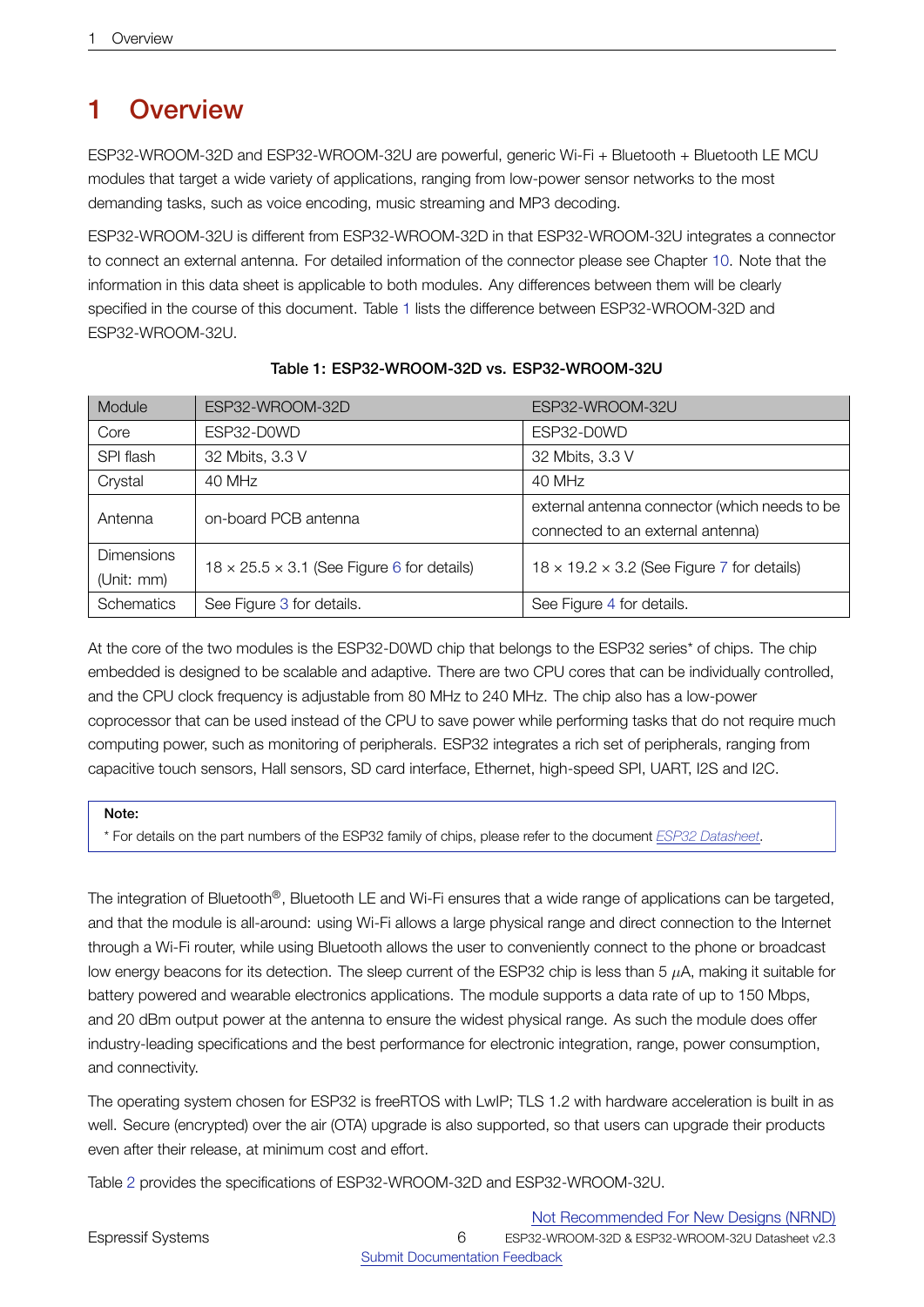<span id="page-6-1"></span>

| Categories    | Items                                          | Specifications                                                 |  |  |  |  |
|---------------|------------------------------------------------|----------------------------------------------------------------|--|--|--|--|
|               | <b>RF</b> Certification                        | See certificates<br>for<br>ESP32-WROOM-32D<br>and              |  |  |  |  |
|               |                                                | ESP32-WROOM-32U                                                |  |  |  |  |
| Certification | Wi-Fi Certification                            | Wi-Fi Alliance                                                 |  |  |  |  |
|               | <b>Bluetooth certification</b>                 | <b>BQB</b>                                                     |  |  |  |  |
|               | Green Certification                            | REACH/RoHS                                                     |  |  |  |  |
| Test          | Reliablity                                     | HTOL/HTSL/uHAST/TCT/ESD                                        |  |  |  |  |
|               |                                                | 802.11 b/g/n (802.11n up to 150 Mbps)                          |  |  |  |  |
| Wi-Fi         | Protocols                                      | A-MPDU and A-MSDU aggregation and 0.4 $\mu$ s guard            |  |  |  |  |
|               |                                                | interval support                                               |  |  |  |  |
|               | Center frequency range of operating<br>channel | 2412~2484 MHz                                                  |  |  |  |  |
|               |                                                | Bluetooth v4.2 BR/EDR and Bluetooth LE specifica-              |  |  |  |  |
|               | Protocols                                      | tion                                                           |  |  |  |  |
|               |                                                | NZIF receiver with -97 dBm sensitivity                         |  |  |  |  |
| Bluetooth     | Radio                                          | Class-1, class-2 and class-3 transmitter                       |  |  |  |  |
|               |                                                | AFH                                                            |  |  |  |  |
|               | Audio                                          | CVSD and SBC                                                   |  |  |  |  |
|               |                                                | SD card, UART, SPI, SDIO, I2C, LED PWM, Motor                  |  |  |  |  |
|               |                                                | PWM, I2S, IR, pulse counter, GPIO, capacitive touch            |  |  |  |  |
|               | Module interfaces                              | sensor, ADC, DAC, Two-Wire Automotive Interface                |  |  |  |  |
|               |                                                | (TWAI <sup>®</sup> ), compatible with ISO11898-1 (CAN Specifi- |  |  |  |  |
|               |                                                | cation 2.0)                                                    |  |  |  |  |
|               | On-chip sensor                                 | Hall sensor                                                    |  |  |  |  |
| Hardware      | Integrated crystal                             | 40 MHz crystal                                                 |  |  |  |  |
|               | Integrated SPI flash <sup>1</sup>              | 4 MB                                                           |  |  |  |  |
|               | Operating voltage/Power supply                 | 3.0 V ~ 3.6 V                                                  |  |  |  |  |
|               | Operating current                              | Average: 80 mA                                                 |  |  |  |  |
|               | Minimum current delivered by power             | 500 mA                                                         |  |  |  |  |
|               | supply                                         |                                                                |  |  |  |  |
|               | Recommended operating ambient tem-             | $-40$ °C $\sim +85$ °C                                         |  |  |  |  |
|               | perature range <sup>2</sup>                    |                                                                |  |  |  |  |
|               | Moisture sensitivity level (MSL)               | Level 3                                                        |  |  |  |  |

## Table 2: ESP32-WROOM-32D and ESP32-WROOM-32U Specifications

## Notice:

1. ESP32-WROOM-32D and ESP32-WROOM-32U with 8 MB flash or 16 MB flash are available for custom order.

- 2. ESP32-WROOM-32D and ESP32-WROOM-32U with high temperature range (–40 °C ~ +105 °C) option are available for custom order. 4 MB SPI flash is supported on the high temperature range version.
- <span id="page-6-0"></span>3. For detailed ordering information, please see ESP Product [Selector.](https://products.espressif.com/#/product-selector?language=en&names=)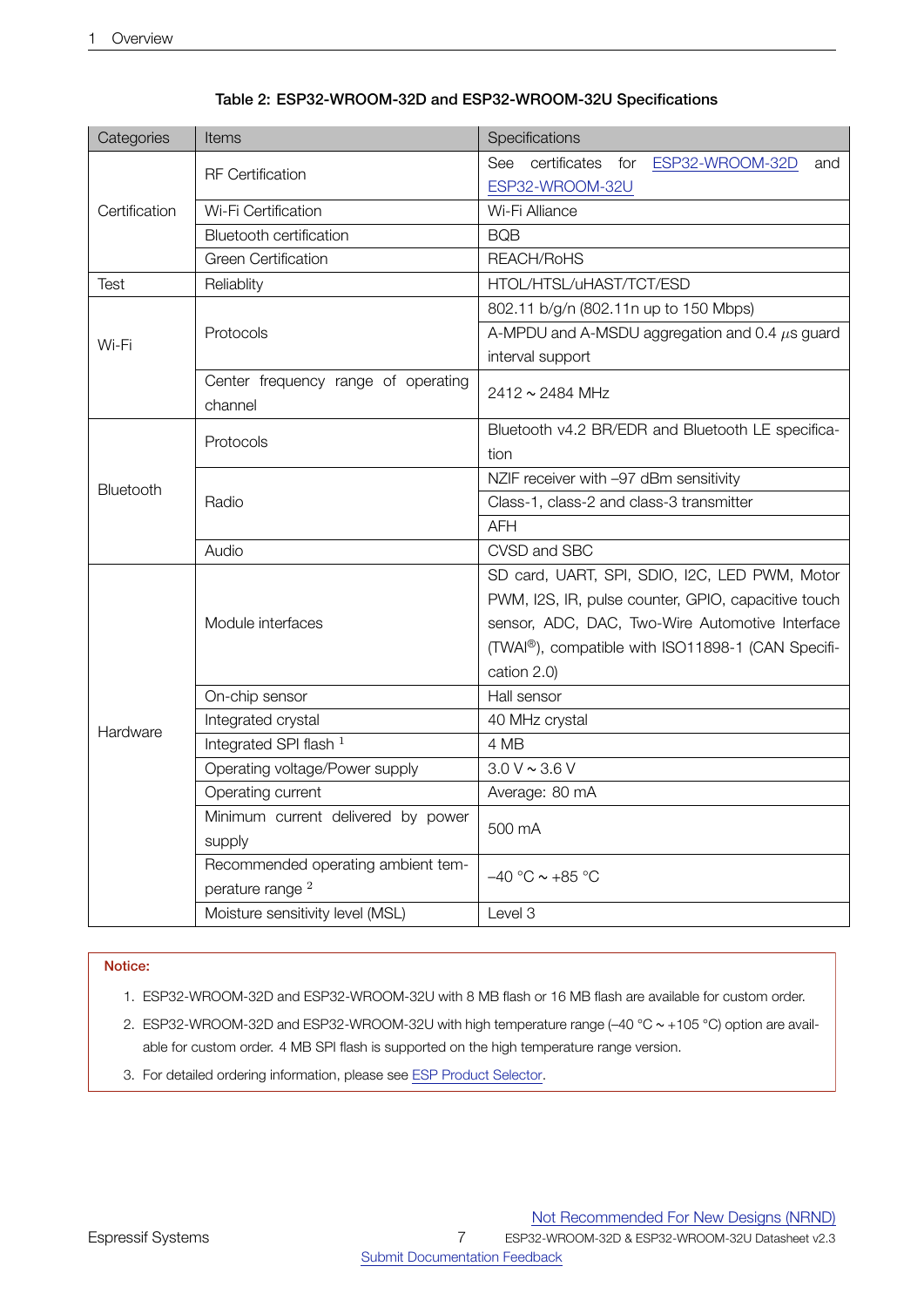## 2 Pin Definitions

## <span id="page-7-3"></span><span id="page-7-0"></span>2.1 Pin Layout



## Figure 1: ESP32-WROOM-32D Pin Layout (Top View)

## Note:

<span id="page-7-1"></span>The pin layout of ESP32-WROOM-32U is the same as that of ESP32-WROOM-32D, except that ESP32-WROOM-32U has no keepout zone.

## 2.2 Pin Description

<span id="page-7-2"></span>The ESP32-WROOM-32D and ESP32-WROOM-32U have 38 pins. See pin definitions in Table [3.](#page-7-2)

| Name            | No.            | Type | <b>Function</b>                    |
|-----------------|----------------|------|------------------------------------|
| <b>GND</b>      |                | P    | Ground                             |
| 3V <sub>3</sub> | $\mathcal{P}$  | P    | Power supply                       |
| EN              | 3              |      | Module-enable signal. Active high. |
| SENSOR VP       | $\overline{4}$ |      | GPIO36, ADC1 CH0, RTC GPIO0        |
| SENSOR VN       | 5              |      | GPIO39, ADC1 CH3, RTC GPIO3        |
| <b>IO34</b>     | 6              |      | GPIO34, ADC1 CH6, RTC GPIO4        |
| <b>IO35</b>     |                |      | GPIO35, ADC1_CH7, RTC_GPIO5        |

## Table 3: Pin Definitions

Not [Recommended](https://www.espressif.com/en/products/longevity-commitment?id=nrnd) For New Designs (NRND)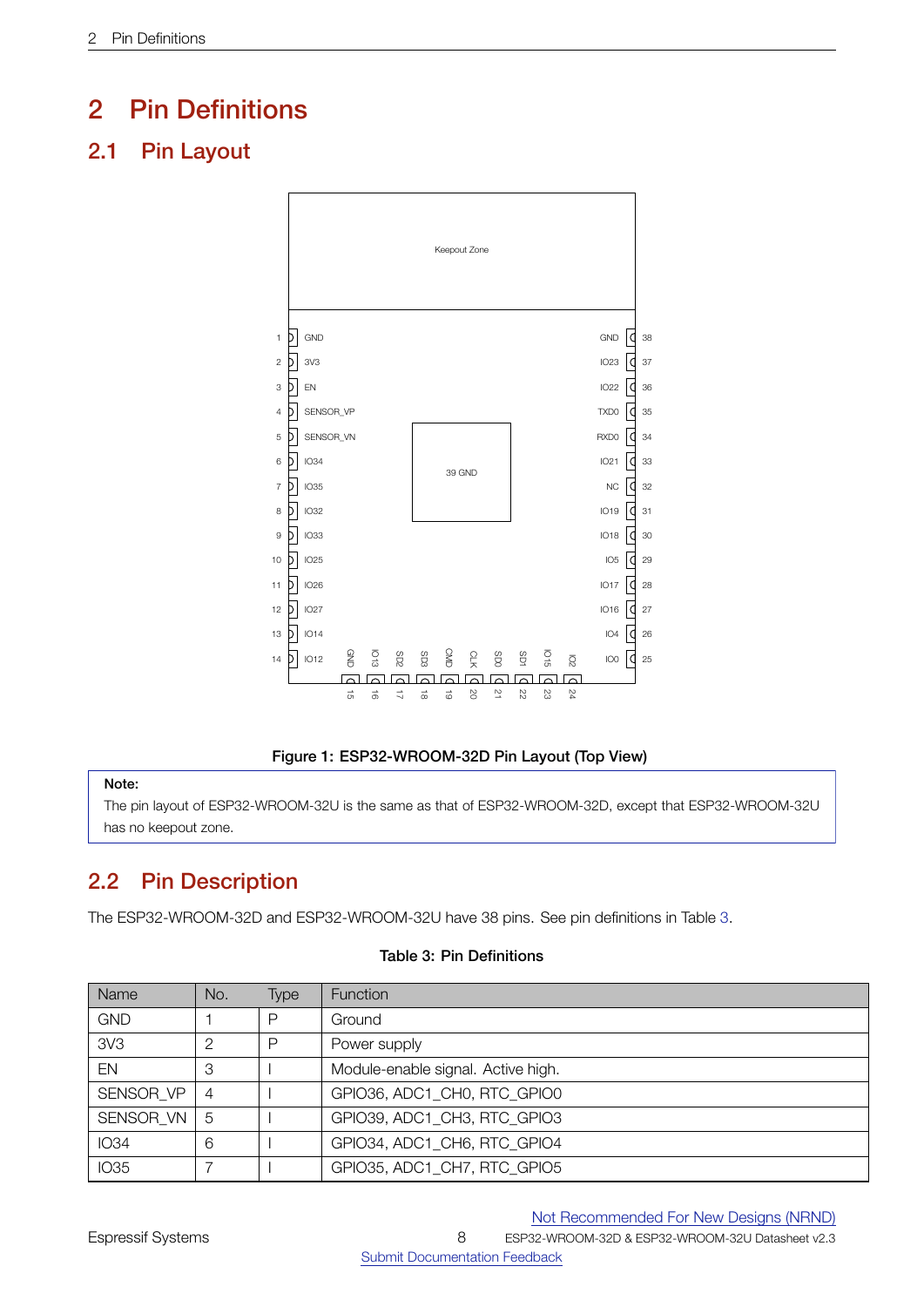| Name             | No. | Type                    | Function                                                             |
|------------------|-----|-------------------------|----------------------------------------------------------------------|
| <b>IO32</b>      | 8   | 1/O                     | GPIO32, XTAL_32K_P (32.768 kHz crystal oscillator input), ADC1_CH4,  |
|                  |     |                         | TOUCH9, RTC_GPIO9                                                    |
| <b>IO33</b>      |     | 1/O                     | GPIO33, XTAL_32K_N (32.768 kHz crystal oscillator output), ADC1_CH5, |
|                  | 9   |                         | TOUCH8, RTC_GPIO8                                                    |
| <b>IO25</b>      | 10  | 1/O                     | GPIO25, DAC_1, ADC2_CH8, RTC_GPIO6, EMAC_RXD0                        |
| <b>IO26</b>      | 11  | $\mathsf{I}/\mathsf{O}$ | GPIO26, DAC_2, ADC2_CH9, RTC_GPIO7, EMAC_RXD1                        |
| <b>IO27</b>      | 12  | 1/O                     | GPIO27, ADC2_CH7, TOUCH7, RTC_GPIO17, EMAC_RX_DV                     |
| <b>IO14</b>      | 13  | 1/O                     | GPIO14, ADC2_CH6, TOUCH6, RTC_GPIO16, MTMS, HSPICLK, HS2_CLK,        |
|                  |     |                         | SD_CLK, EMAC_TXD2                                                    |
| <b>IO12</b>      | 14  | 1/O                     | GPIO12, ADC2_CH5, TOUCH5, RTC_GPIO15, MTDI, HSPIQ, HS2_DATA2,        |
|                  |     |                         | SD_DATA2, EMAC_TXD3                                                  |
| <b>GND</b>       | 15  | $\mathsf{P}$            | Ground                                                               |
| <b>IO13</b>      | 16  | 1/O                     | GPIO13, ADC2 CH4, TOUCH4, RTC GPIO14, MTCK, HSPID, HS2 DATA3,        |
|                  |     |                         | SD_DATA3, EMAC_RX_ER                                                 |
| SHD/SD2*         | 17  | 1/O                     | GPIO9, SD DATA2, SPIHD, HS1 DATA2, U1RXD                             |
| SWP/SD3*         | 18  | 1/O                     | GPIO10, SD_DATA3, SPIWP, HS1_DATA3, U1TXD                            |
| SCS/CMD*         | 19  | 1/O                     | GPIO11, SD CMD, SPICS0, HS1 CMD, U1RTS                               |
| SCK/CLK*         | 20  | 1/O                     | GPIO6, SD_CLK, SPICLK, HS1_CLK, U1CTS                                |
| SDO/SD0*         | 21  | 1/O                     | GPIO7, SD_DATA0, SPIQ, HS1_DATA0, U2RTS                              |
| SDI/SD1*         | 22  | 1/O                     | GPIO8, SD_DATA1, SPID, HS1_DATA1, U2CTS                              |
| <b>IO15</b>      | 23  | 1/O                     | GPIO15, ADC2_CH3, TOUCH3, MTDO, HSPICS0, RTC_GPIO13, HS2_CMD,        |
|                  |     |                         | SD_CMD, EMAC_RXD3                                                    |
| IO <sub>2</sub>  | 24  | $\mathsf{I}/\mathsf{O}$ | GPIO2, ADC2_CH2, TOUCH2, RTC_GPIO12, HSPIWP, HS2_DATA0,              |
|                  |     |                         | SD DATA0                                                             |
| IO <sub>0</sub>  | 25  | 1/O                     | GPIO0, ADC2_CH1, TOUCH1, RTC_GPIO11, CLK_OUT1, EMAC_TX_CLK           |
| IO <sub>4</sub>  | 26  | 1/O                     | GPIO4, ADC2_CH0, TOUCH0, RTC_GPIO10, HSPIHD, HS2_DATA1,              |
|                  |     |                         | SD_DATA1, EMAC_TX_ER                                                 |
| <b>IO16</b>      | 27  | $\mathsf{I}/\mathsf{O}$ | GPIO16, HS1_DATA4, U2RXD, EMAC_CLK_OUT                               |
| <b>IO17</b>      | 28  | 1/O                     | GPIO17, HS1_DATA5, U2TXD, EMAC_CLK_OUT_180                           |
| IO <sub>5</sub>  | 29  | 1/O                     | GPIO5, VSPICS0, HS1 DATA6, EMAC RX CLK                               |
| <b>IO18</b>      | 30  | $\mathsf{I}/\mathsf{O}$ | GPIO18, VSPICLK, HS1_DATA7                                           |
| <b>IO19</b>      | 31  | $\mathsf{I}/\mathsf{O}$ | GPIO19, VSPIQ, U0CTS, EMAC_TXD0                                      |
| <b>NC</b>        | 32  |                         |                                                                      |
| <b>IO21</b>      | 33  | $\mathsf{I}/\mathsf{O}$ | GPIO21, VSPIHD, EMAC_TX_EN                                           |
| RXD <sub>0</sub> | 34  | 1/O                     | GPIO3, U0RXD, CLK_OUT2                                               |
| TXD <sub>0</sub> | 35  | 1/O                     | GPIO1, U0TXD, CLK_OUT3, EMAC_RXD2                                    |
| <b>IO22</b>      | 36  | 1/O                     | GPIO22, VSPIWP, U0RTS, EMAC_TXD1                                     |
| <b>IO23</b>      | 37  | 1/O                     | GPIO23, VSPID, HS1_STROBE                                            |
| <b>GND</b>       | 38  | P                       | Ground                                                               |

## Notice:

<span id="page-8-0"></span>\* Pins SCK/CLK, SDO/SD0, SDI/SD1, SHD/SD2, SWP/SD3 and SCS/CMD, namely, GPIO6 to GPIO11 are connected to the integrated SPI flash integrated on the module and are not recommended for other uses.

## Not [Recommended](https://www.espressif.com/en/products/longevity-commitment?id=nrnd) For New Designs (NRND)

ESP32-WROOM-32D & ESP32-WROOM-32U Datasheet v2.3

[Submit Documentation Feedback](https://www.espressif.com/en/company/contact/documentation_feedback?docId=4093§ions=&version=2.3 )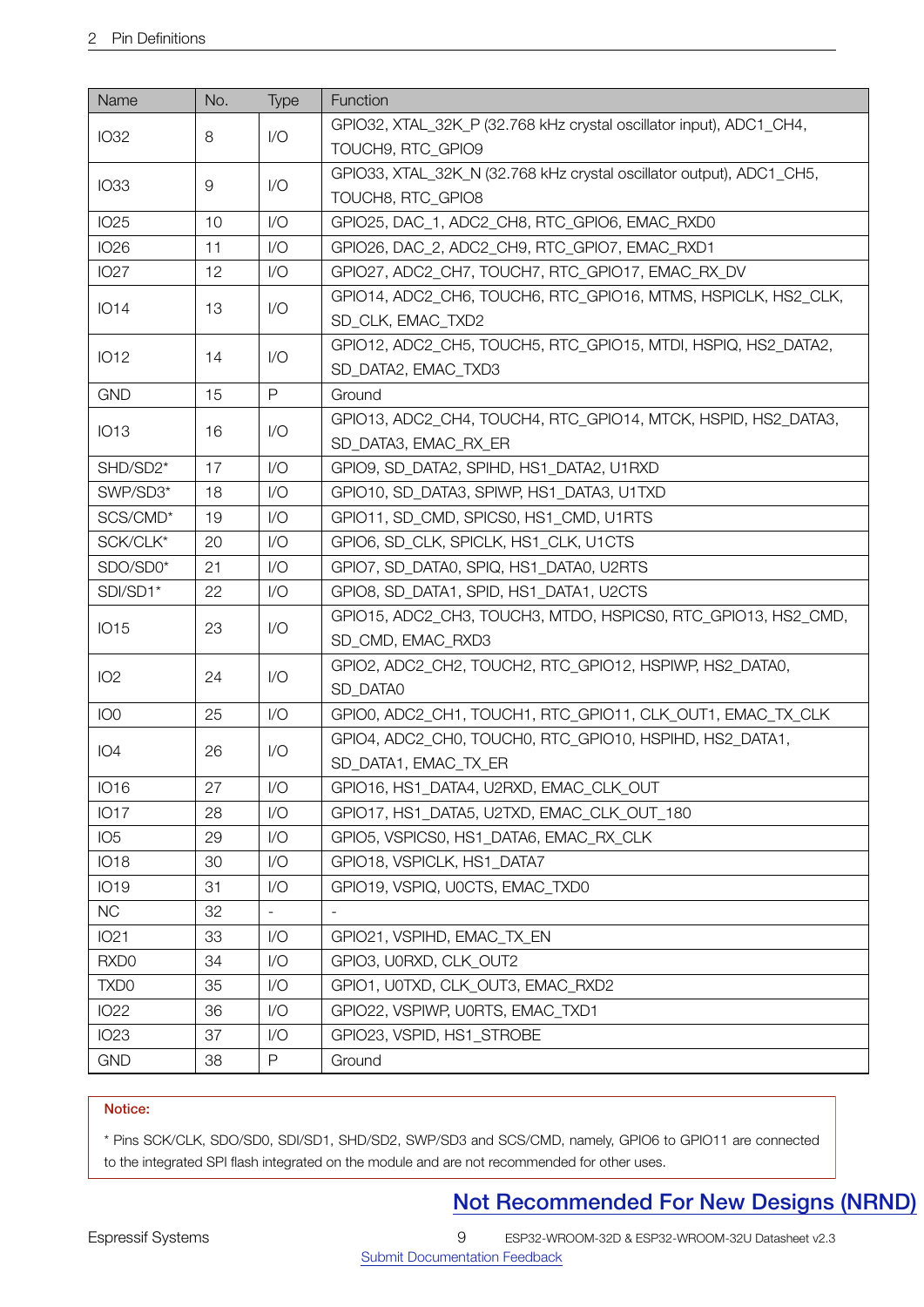## 2.3 Strapping Pins

ESP32 has five strapping pins, which can be seen in Chapter [6](#page-18-0) Schematics:

- MTDI
- GPIO0
- GPIO2
- MTDO
- GPIO5

Software can read the values of these five bits from register "GPIO\_STRAPPING".

During the chip's system reset release (power-on-reset, RTC watchdog reset and brownout reset), the latches of the strapping pins sample the voltage level as strapping bits of "0" or "1", and hold these bits until the chip is powered down or shut down. The strapping bits configure the device's boot mode, the operating voltage of VDD\_SDIO and other initial system settings.

Each strapping pin is connected to its internal pull-up/pull-down during the chip reset. Consequently, if a strapping pin is unconnected or the connected external circuit is high-impedance, the internal weak pull-up/pull-down will determine the default input level of the strapping pins.

To change the strapping bit values, users can apply the external pull-down/pull-up resistances, or use the host MCU's GPIOs to control the voltage level of these pins when powering on ESP32.

After reset release, the strapping pins work as normal-function pins.

<span id="page-9-0"></span>Refer to Table [4](#page-9-0) for a detailed boot-mode configuration by strapping pins.

## Table 4: Strapping Pins

| Voltage of Internal LDO (VDD_SDIO) |           |             |                      |                                                                  |                     |  |  |
|------------------------------------|-----------|-------------|----------------------|------------------------------------------------------------------|---------------------|--|--|
| Pin                                | Default   |             | 3.3V                 |                                                                  | 1.8V                |  |  |
| MTDI                               | Pull-down | ∩           |                      |                                                                  |                     |  |  |
|                                    |           |             | Booting Mode         |                                                                  |                     |  |  |
| Pin                                | Default   |             | <b>SPI Boot</b>      |                                                                  | Download Boot       |  |  |
| GPIO0                              | Pull-up   |             |                      |                                                                  |                     |  |  |
| GPIO2                              | Pull-down |             | Don't-care           | ∩                                                                |                     |  |  |
|                                    |           |             |                      | Enabling/Disabling Debugging Log Print over U0TXD During Booting |                     |  |  |
| Pin                                | Default   |             | <b>U0TXD Active</b>  |                                                                  | <b>U0TXD Silent</b> |  |  |
| <b>MTDO</b>                        | Pull-up   |             |                      |                                                                  |                     |  |  |
|                                    |           |             | Timing of SDIO Slave |                                                                  |                     |  |  |
|                                    |           | FE Sampling | <b>FE Sampling</b>   | <b>RE</b> Sampling                                               | <b>RE</b> Sampling  |  |  |
| Pin                                | Default   | FE Output   | <b>RE</b> Output     | FE Output                                                        | <b>RE</b> Output    |  |  |
| MTDO                               | Pull-up   | Ω           | 〔 〕                  |                                                                  |                     |  |  |
| GPIO <sub>5</sub>                  | Pull-up   | Ω           |                      | Ω                                                                |                     |  |  |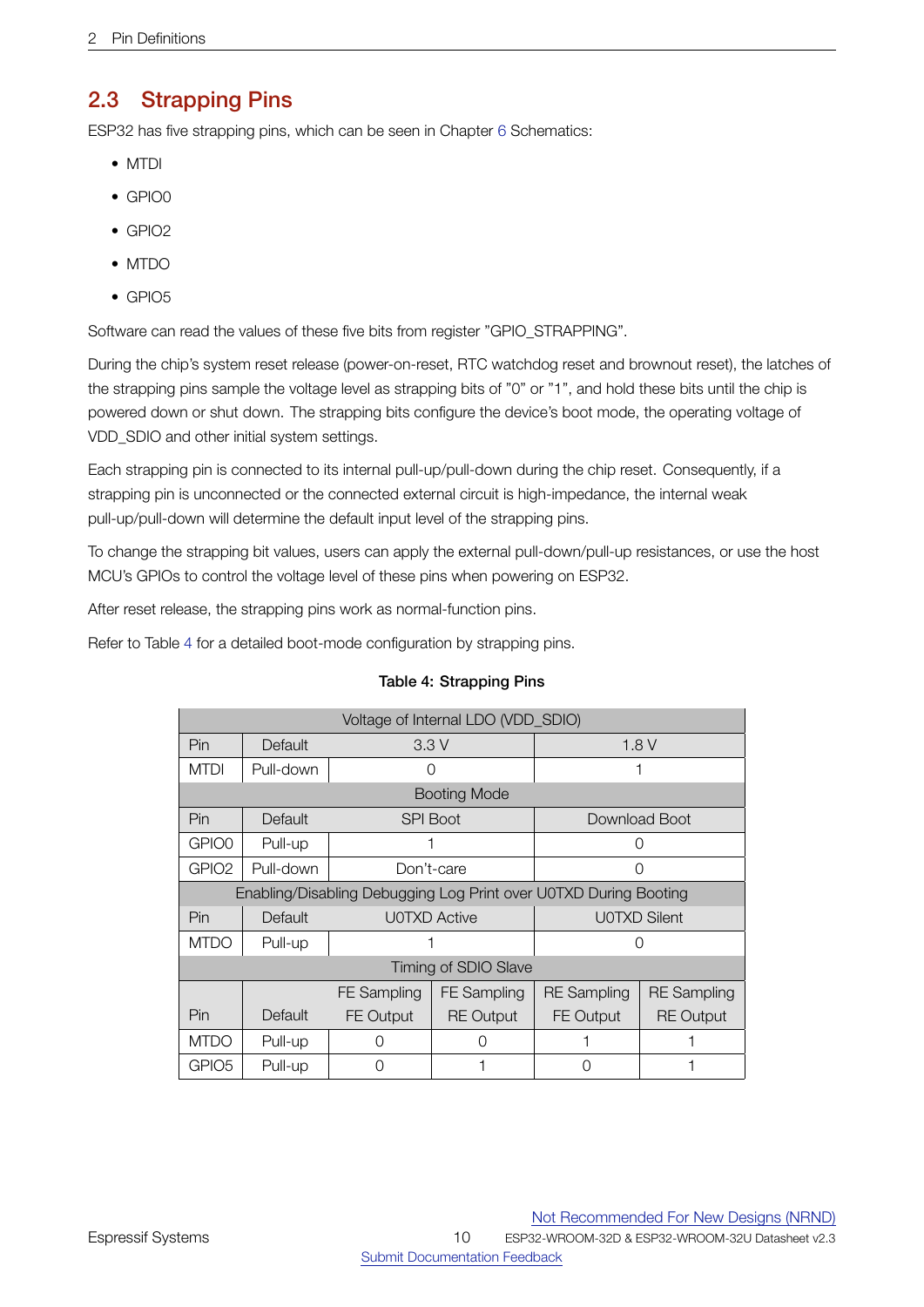## Note:

- Firmware can configure register bits to change the settings of "Voltage of Internal LDO (VDD\_SDIO)" and "Timing of SDIO Slave" after booting.
- Both ESP32-WROOM-32D and ESP32-WROOM-32U integrate a 3.3 V SPI flash, so the pin MTDI cannot be set to 1 when the modules are powered up.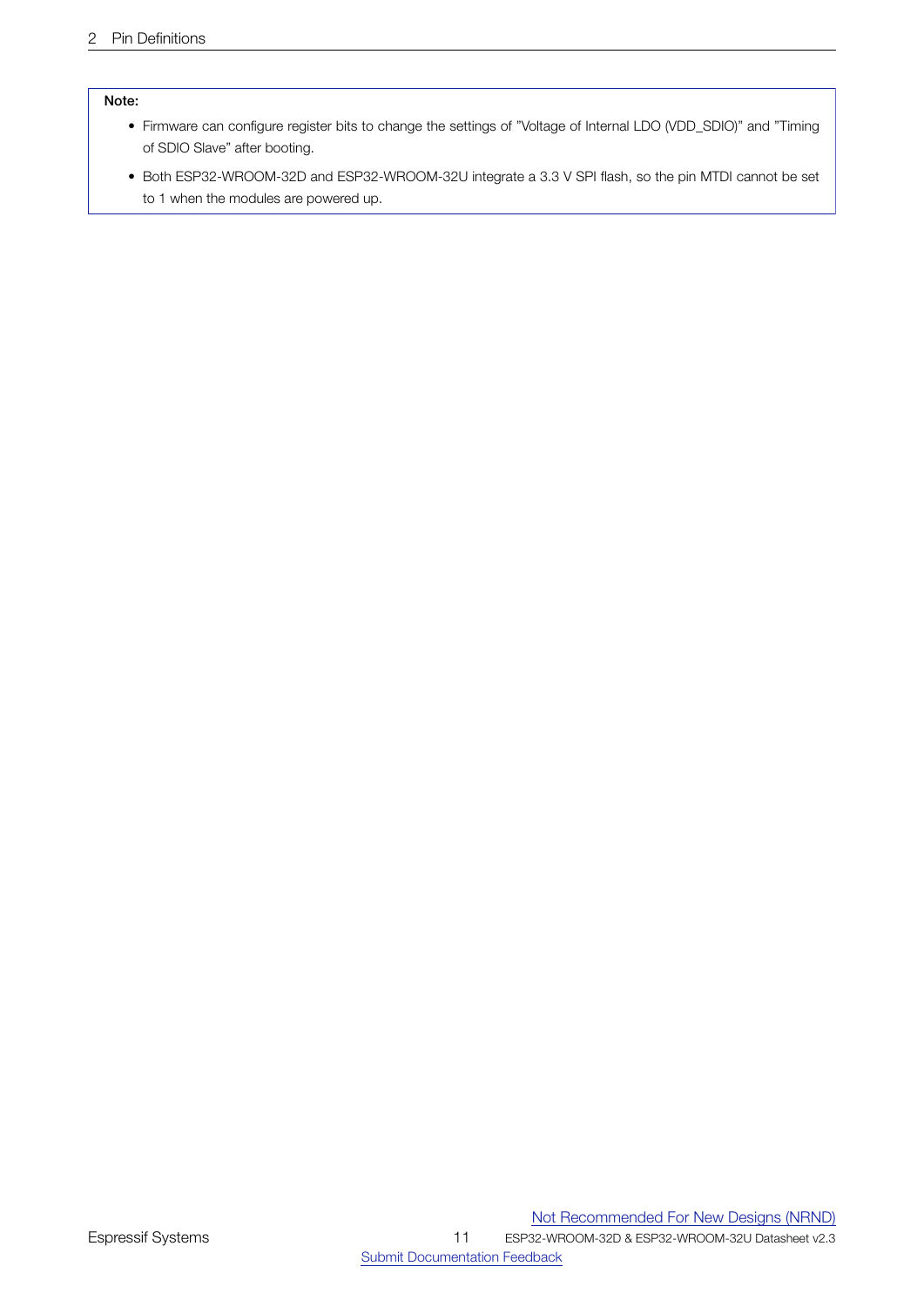## <span id="page-11-0"></span>3 Functional Description

This chapter describes the modules and functions integrated in ESP32-WROOM-32D and ESP32-WROOM-32U.

## <span id="page-11-1"></span>3.1 CPU and Internal Memory

ESP32-D0WD contains a dual-core Xtensa® 32-bit LX6 MCU. The internal memory includes:

- 448 KB of ROM for booting and core functions.
- 520 KB of on-chip SRAM for data and instructions.
- 8 KB of SRAM in RTC, which is called RTC FAST Memory and can be used for data storage; it is accessed by the main CPU during RTC Boot from the Deep-sleep mode.
- 8 KB of SRAM in RTC, which is called RTC SLOW Memory and can be accessed by the co-processor during the Deep-sleep mode.
- 1 Kbit of eFuse: 256 bits are used for the system (MAC address and chip configuration) and the remaining 768 bits are reserved for customer applications, including flash-encryption and chip-ID.

## <span id="page-11-2"></span>3.2 External Flash and SRAM

ESP32 supports multiple external QSPI flash and SRAM chips. More details can be found in Chapter SPI in the *[ESP32 Technical Reference Manual](http://espressif.com/sites/default/files/documentation/esp32_technical_reference_manual_en.pdf)*. ESP32 also supports hardware encryption/decryption based on AES to protect developers' programs and data in flash.

ESP32 can access the external QSPI flash and SRAM through high-speed caches.

- The external flash can be mapped into CPU instruction memory space and read-only memory space simultaneously.
	- When external flash is mapped into CPU instruction memory space, up to 11 MB + 248 KB can be mapped at a time. Note that if more than 3 MB + 248 KB are mapped, cache performance will be reduced due to speculative reads by the CPU.
	- When external flash is mapped into read-only data memory space, up to 4 MB can be mapped at a time. 8-bit, 16-bit and 32-bit reads are supported.
- External SRAM can be mapped into CPU data memory space. Up to 4 MB can be mapped at a time. 8-bit, 16-bit and 32-bit reads and writes are supported.

Both ESP32-WROOM-32D and ESP32-WROOM-32U integrate a 4 MB of external SPI flash. The integrated SPI flash is connected to GPIO6, GPIO7, GPIO8, GPIO9, GPIO10 and GPIO11. These six pins cannot be used as regular GPIOs.

## <span id="page-11-3"></span>3.3 Crystal Oscillators

<span id="page-11-4"></span>The module uses a 40-MHz crystal oscillator.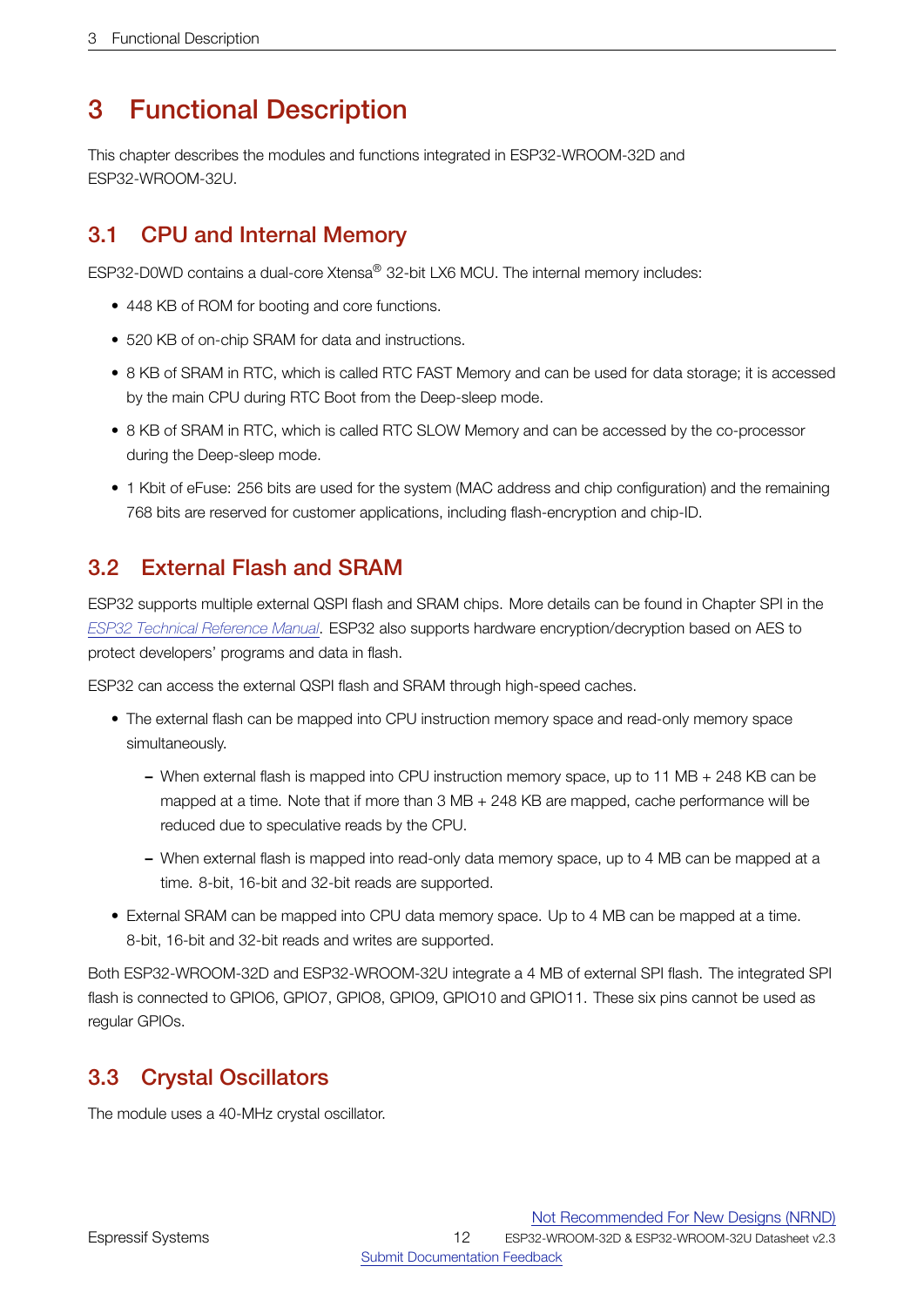## 3.4 RTC and Low-Power Management

With the use of advanced power-management technologies, ESP32 can switch between different power modes.

<span id="page-12-0"></span>For details on ESP32's power consumption in different power modes, please refer to section "RTC and Low-Power Management" in *[ESP32 Datasheet](http://espressif.com/sites/default/files/documentation/esp32_datasheet_en.pdf)*.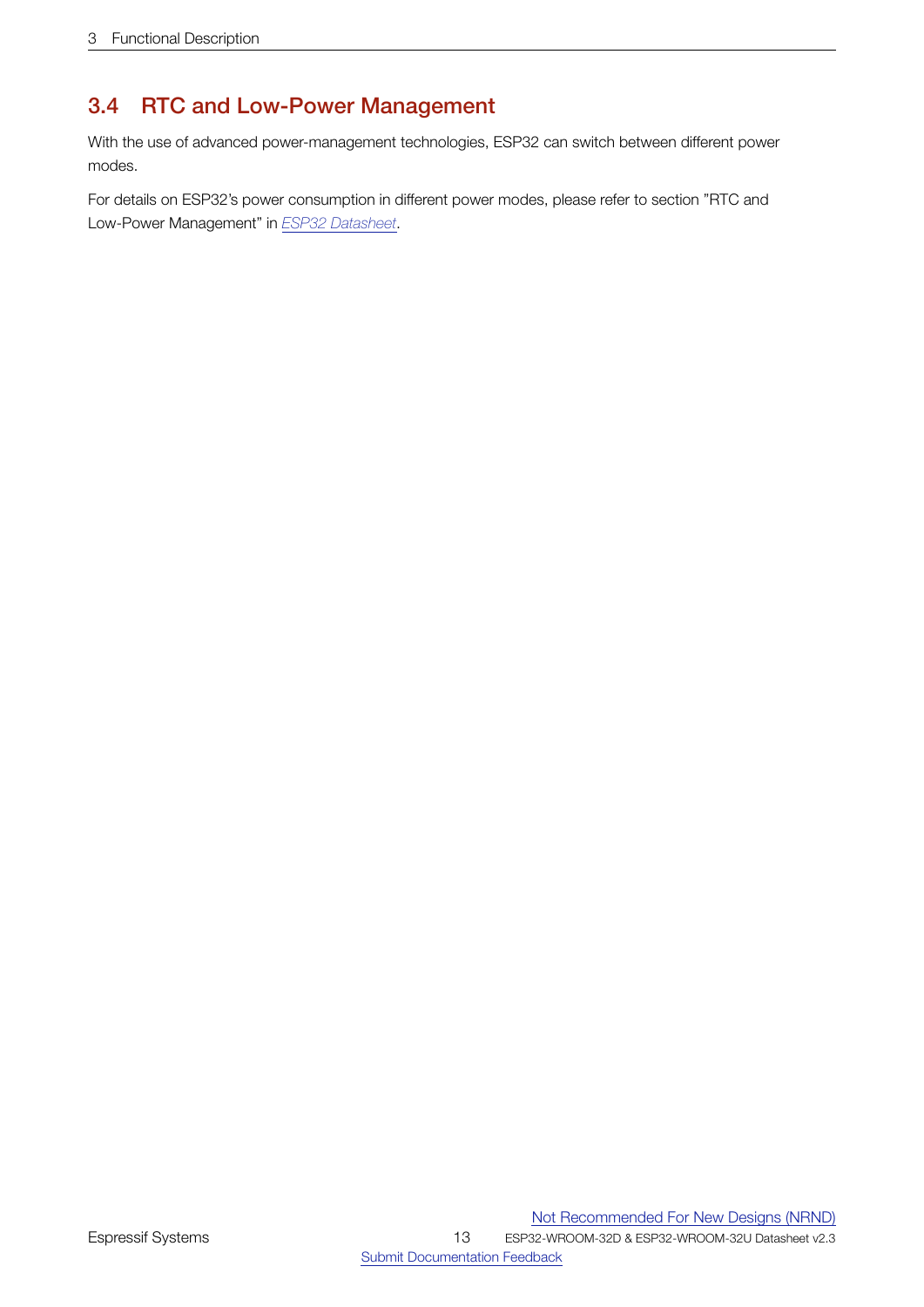# 4 Peripherals and Sensors

Please refer to Section Peripherals and Sensors in *[ESP32 Datasheet](http://espressif.com/sites/default/files/documentation/esp32_datasheet_en.pdf)*.

## Note:

<span id="page-13-0"></span>External connections can be made to any GPIO except for GPIOs in the range 6-11. These six GPIOs are connected to the module's integrated SPI flash. For details, please see Section [6](#page-18-0) Schematics.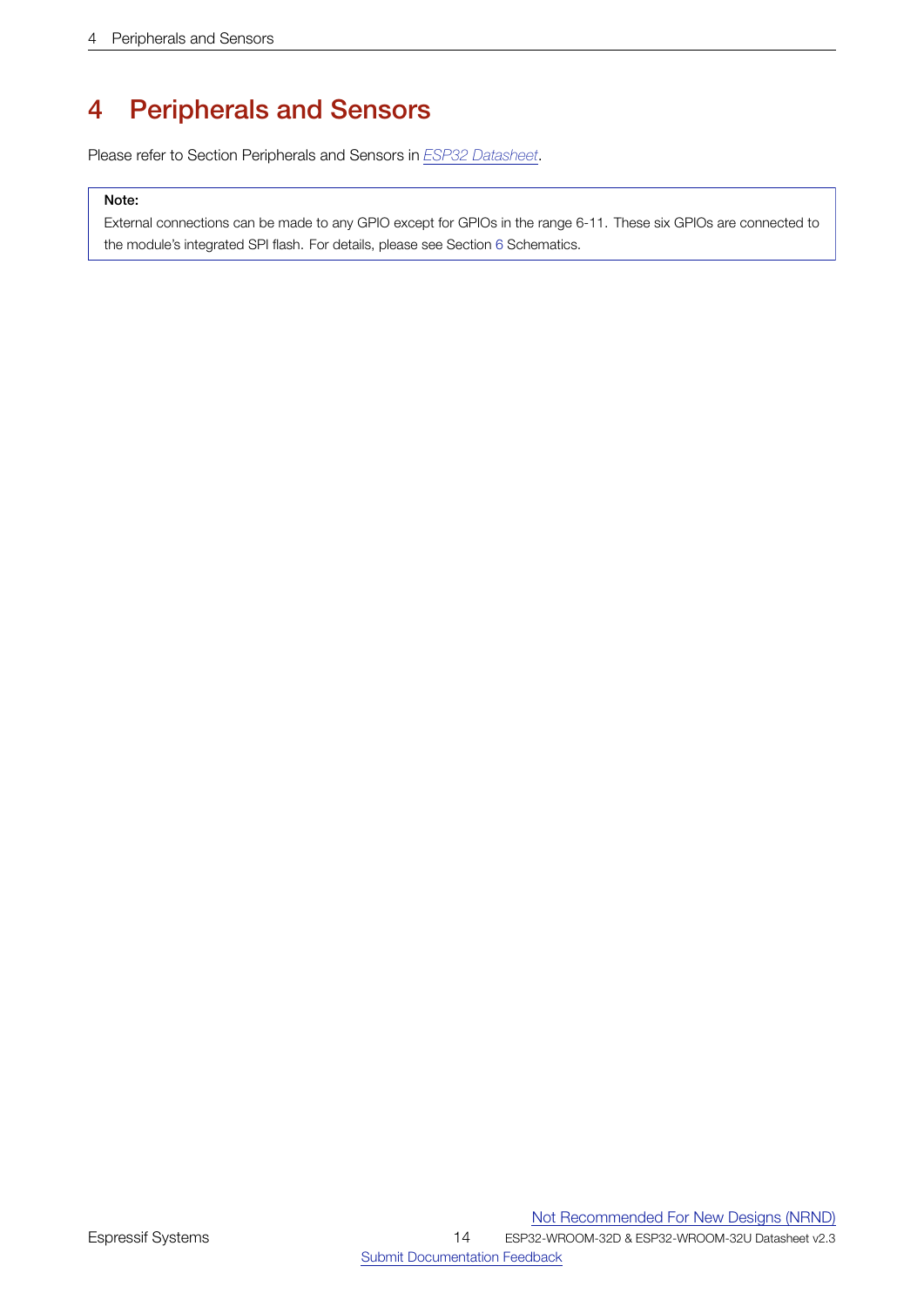# 5 Electrical Characteristics

## <span id="page-14-0"></span>5.1 Absolute Maximum Ratings

Stresses beyond the absolute maximum ratings listed in Table [5](#page-14-3) below may cause permanent damage to the device. These are stress ratings only, and do not refer to the functional operation of the device that should follow the [recommended operating conditions.](#page-14-4)

<span id="page-14-3"></span>

| Symbol       | Parameter                    | Min    | Max  | Unit         |
|--------------|------------------------------|--------|------|--------------|
| VDD33        | Power supply voltage         | $-0.3$ | 3.6  |              |
| $l_{output}$ | Cumulative IO output current |        | .100 | mA           |
| store        | Storage temperature          | $-40$  | 105  | $\circ$<br>╰ |

## Table 5: Absolute Maximum Ratings

1. The module worked properly after a 24-hour test in ambient temperature at 25 °C, and the IOs in three domains (VDD3P3\_RTC, VDD3P3\_CPU, VDD\_SDIO) output high logic level to ground. Please note that pins occupied by flash and/or PSRAM in the VDD\_SDIO power domain were excluded from the test.

<span id="page-14-1"></span>2. Please see Appendix IO\_MUX of *[ESP32 Datasheet](http://espressif.com/sites/default/files/documentation/esp32_datasheet_en.pdf)* for IO's power domain.

## <span id="page-14-4"></span>5.2 Recommended Operating Conditions

## Table 6: Recommended Operating Conditions

| Symbol | Parameter                                  | Min   | <b>Typical</b> | Max | Unit    |
|--------|--------------------------------------------|-------|----------------|-----|---------|
| VDD33  | Power supply voltage                       | 3.0   | -3.3           | 3.6 |         |
| VDD    | Current delivered by external power supply | 0.5   |                |     |         |
|        | Operating ambient temperature              | $-40$ |                | 85  | $\circ$ |

## <span id="page-14-5"></span><span id="page-14-2"></span>5.3 DC Characteristics (3.3 V, 25 °C)

## Table 7: DC Characteristics (3.3 V, 25 °C)

| Symbol          | Parameter                                             |                              |                          | Typ                      | Max                      | Unit   |
|-----------------|-------------------------------------------------------|------------------------------|--------------------------|--------------------------|--------------------------|--------|
| $C_{IN}$        | Pin capacitance                                       |                              | $\overline{\phantom{0}}$ | 2                        |                          | pF     |
| $V_{IH}$        | High-level input voltage                              |                              | $0.75 \times VDD1$       |                          | $VDD1+0.3$               | $\vee$ |
| $V_{IL}$        | Low-level input voltage                               |                              | $-0.3$                   | $\overline{\phantom{a}}$ | $0.25 \times VDD1$       | V      |
| I <sub>IH</sub> | High-level input current                              |                              |                          | $\overline{\phantom{a}}$ | 50                       | nA     |
| $I_{IL}$        | Low-level input current                               |                              | $\overline{\phantom{a}}$ | 50                       | nA                       |        |
| $V_{OH}$        | High-level output voltage                             |                              |                          | $\overline{\phantom{a}}$ |                          | $\vee$ |
| $V_{OL}$        | Low-level output voltage                              |                              |                          | $\overline{\phantom{a}}$ | $0.1 \times VDD1$        | $\vee$ |
|                 | High-level source current                             | VDD3P3_CPU power domain 1, 2 |                          | 40                       |                          | mA     |
| 1 <sub>OH</sub> | (VDD <sup>1</sup> = 3.3 V, V <sub>OH</sub> >= 2.64 V, | VDD3P3_RTC power domain 1, 2 |                          | 40                       | $\overline{\phantom{a}}$ | mA     |
|                 | output drive strength set to the<br>maximum)          | VDD_SDIO power domain 1, 3   |                          | 20                       |                          | mA     |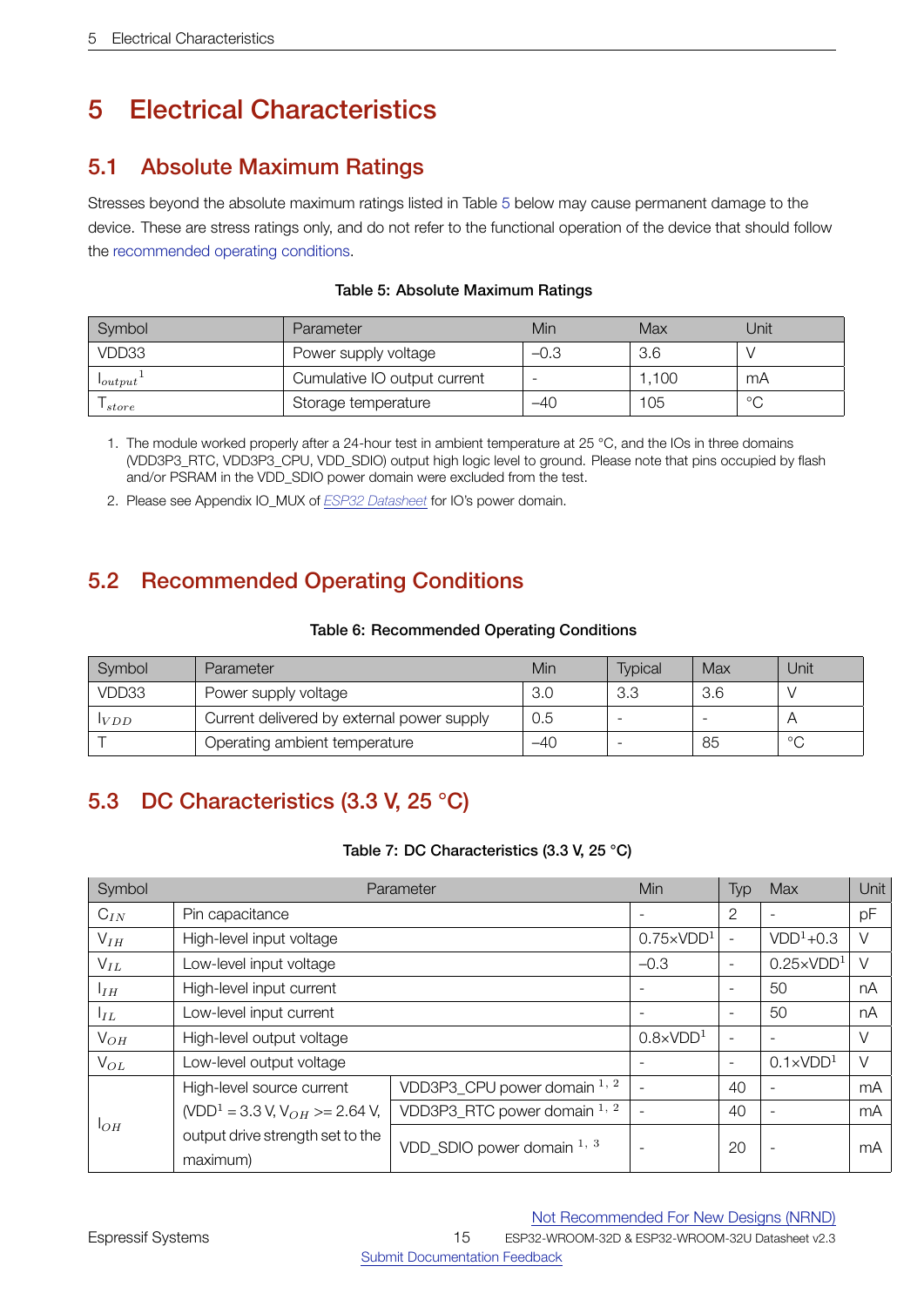| Symbol         | Parameter                                                | Min                      | Typ | Max | Unit      |
|----------------|----------------------------------------------------------|--------------------------|-----|-----|-----------|
|                | Low-level sink current                                   |                          |     |     |           |
| $1_{OL}$       | (VDD <sup>1</sup> = 3.3 V, V <sub>OL</sub> = 0.495 V,    | -                        | 28  |     | mA        |
|                | output drive strength set to the maximum)                |                          |     |     |           |
| $R_{PU}$       | Resistance of internal pull-up resistor                  |                          | 45  |     | $k\Omega$ |
| $R_{PD}$       | Resistance of internal pull-down resistor                |                          | 45  |     | $k\Omega$ |
| $V_{IL\_nRST}$ | Low-level input voltage of CHIP_PU to power off the chip | $\overline{\phantom{a}}$ |     | 0.6 |           |

## Notes:

- 1. Please see Appendix IO\_MUX of *[ESP32 Datasheet](http://espressif.com/sites/default/files/documentation/esp32_datasheet_en.pdf)* for IO's power domain. VDD is the I/O voltage for a particular power domain of pins.
- 2. For VDD3P3\_CPU and VDD3P3\_RTC power domain, per-pin current sourced in the same domain is gradually reduced from around 40 mA to around 29 mA, V<sub>OH</sub>>=2.64 V, as the number of current-source pins increases.
- <span id="page-15-0"></span>3. Pins occupied by flash and/or PSRAM in the VDD\_SDIO power domain were excluded from the test.

## <span id="page-15-1"></span>5.4 Wi-Fi Radio

| Parameter                       | Condition                | Min                      | <b>Typical</b>           | <b>Max</b>               | Unit     |
|---------------------------------|--------------------------|--------------------------|--------------------------|--------------------------|----------|
| Center frequency range of oper- | $\overline{\phantom{a}}$ | 2412                     | $\overline{\phantom{a}}$ | 2484                     | MHz      |
| ating channel note1             |                          |                          |                          |                          |          |
| Output impedance note2          | $\overline{\phantom{a}}$ | $\overline{\phantom{a}}$ | note 2                   | $\overline{\phantom{a}}$ | $\Omega$ |
| TX power note3                  | 11n, MCS7                | 12                       | 13                       | 14                       | dBm      |
|                                 | 11b mode                 | 17.5                     | 18.5                     | 20                       | dBm      |
| Sensitivity                     | 11b, 1 Mbps              | $\overline{\phantom{a}}$ | $-98$                    | $\overline{\phantom{a}}$ | dBm      |
|                                 | 11b, 11 Mbps             | $\overline{\phantom{a}}$ | $-89$                    | $\overline{\phantom{a}}$ | dBm      |
|                                 | 11g, 6 Mbps              | $\overline{\phantom{a}}$ | $-92$                    | $\overline{\phantom{a}}$ | dBm      |
|                                 | 11g, 54 Mbps             | $\overline{\phantom{a}}$ | $-74$                    | $\overline{\phantom{a}}$ | dBm      |
|                                 | 11n, HT20, MCS0          | $\overline{\phantom{a}}$ | $-91$                    | $\overline{\phantom{a}}$ | dBm      |
|                                 | 11n, HT20, MCS7          | $\overline{\phantom{a}}$ | $-71$                    | $\overline{\phantom{a}}$ | dBm      |
|                                 | 11n, HT40, MCS0          | $\overline{\phantom{a}}$ | $-89$                    | $\overline{\phantom{a}}$ | dBm      |
|                                 | 11n, HT40, MCS7          | $\overline{\phantom{a}}$ | $-69$                    | $\overline{\phantom{a}}$ | dBm      |
| Adjacent channel rejection      | 11g, 6 Mbps              | $\overline{\phantom{a}}$ | 31                       | $\overline{\phantom{a}}$ | dB       |
|                                 | 11g, 54 Mbps             | $\overline{\phantom{a}}$ | 14                       | $\overline{\phantom{a}}$ | dB       |
|                                 | 11n, HT20, MCS0          | $\sim$                   | 31                       | $\overline{\phantom{a}}$ | dB       |
|                                 | 11n, HT20, MCS7          | $\overline{\phantom{a}}$ | 13                       | $\overline{\phantom{a}}$ | dB       |

## Table 8: Wi-Fi Radio Characteristics

1. Device should operate in the center frequency range of operating channel allocated by regional regulatory authorities. Target center frequency range of operating channel is configurable by software.

- 2. For the modules that use external antennas, the output impedance is 50  $\Omega$ . For other modules without external antennas, users do not need to concern about the output impedance.
- 3. Target TX power is configurable based on device or certification requirements.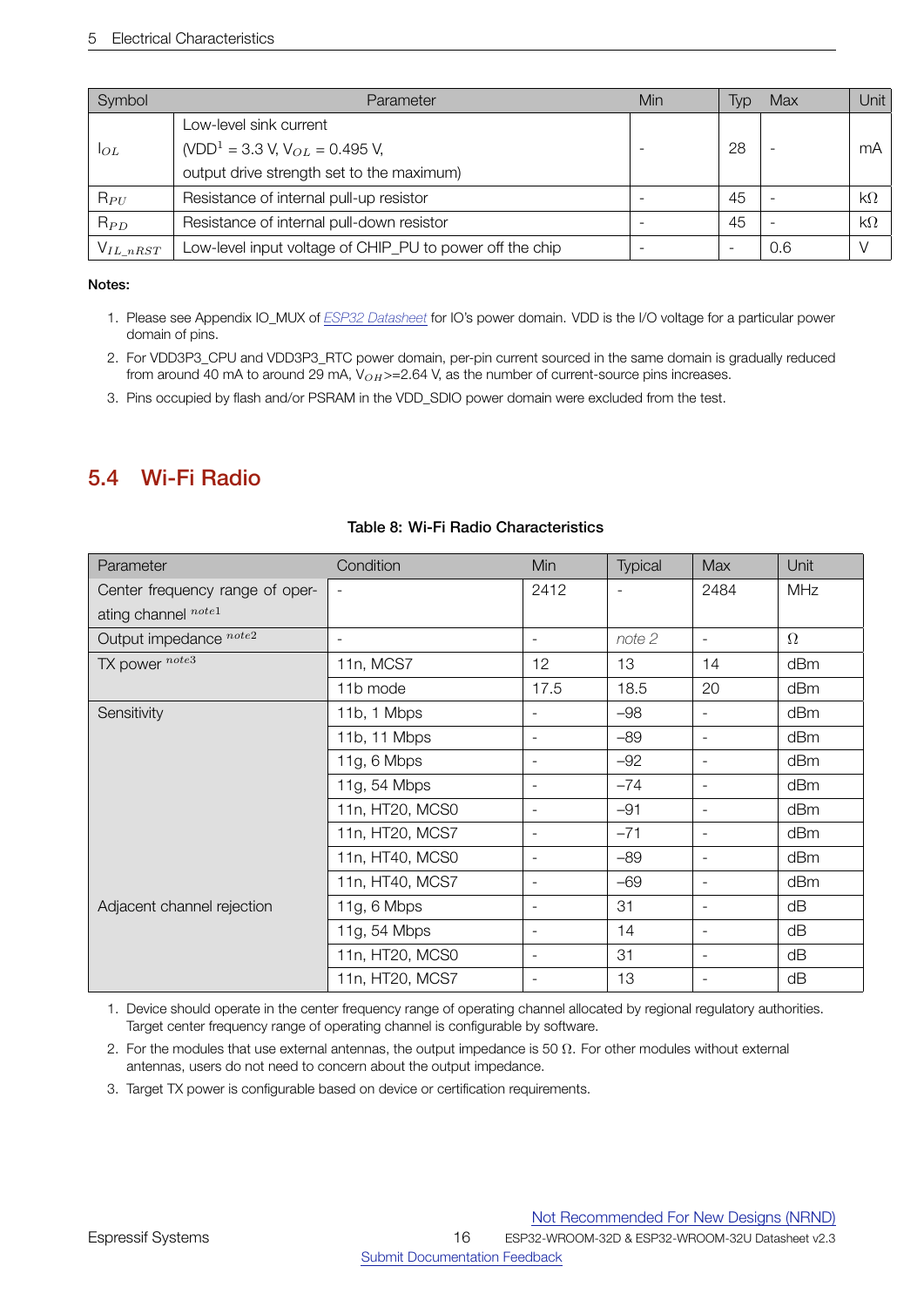## <span id="page-16-0"></span>5.5 Bluetooth LE Radio

## <span id="page-16-3"></span><span id="page-16-1"></span>5.5.1 Receiver

|  |  | Table 9: Receiver Characteristics - Bluetooth LE |  |
|--|--|--------------------------------------------------|--|
|--|--|--------------------------------------------------|--|

| Parameter                          | Conditions                 | Min                      | Typ                      | <b>Max</b>               | Unit |
|------------------------------------|----------------------------|--------------------------|--------------------------|--------------------------|------|
| Sensitivity @30.8% PER             |                            |                          | $-97$                    | $\overline{\phantom{a}}$ | dBm  |
| Maximum received signal @30.8% PER |                            | $\Omega$                 | $\overline{\phantom{a}}$ | $\overline{\phantom{a}}$ | dBm  |
| Co-channel C/I                     |                            |                          | $+10$                    | $\overline{\phantom{a}}$ | dB   |
|                                    | $F = F0 + 1$ MHz           |                          | $-5$                     | $\blacksquare$           | dB   |
|                                    | $F = F0 - 1$ MHz           |                          | $-5$                     | $\overline{\phantom{a}}$ | dB   |
| Adjacent channel selectivity C/I   | $F = F0 + 2 MHz$           |                          | $-25$                    | $\overline{\phantom{a}}$ | dB   |
|                                    | $F = FO - 2 MHz$           |                          | $-35$                    | $\overline{\phantom{0}}$ | dB   |
|                                    | $F = FO + 3 MHz$           | $\overline{\phantom{a}}$ | $-25$                    | $\overline{\phantom{a}}$ | dB   |
|                                    | $F = FO - 3 MHz$           | $\overline{\phantom{a}}$ | $-45$                    | $\overline{\phantom{a}}$ | dB   |
|                                    | 30 MHz ~ 2000 MHz          | $-10$                    | $\overline{\phantom{a}}$ | $\overline{\phantom{a}}$ | dBm  |
| Out-of-band blocking performance   | 2000 MHz $\sim$ 2400 MHz   | $-27$                    | ٠                        | $\overline{\phantom{a}}$ | dBm  |
|                                    | $2500$ MHz $\sim$ 3000 MHz | $-27$                    | $\overline{\phantom{a}}$ | $\overline{\phantom{a}}$ | dBm  |
|                                    | 3000 MHz $\sim$ 12.5 GHz   | $-10$                    | $\overline{\phantom{a}}$ |                          | dBm  |
| Intermodulation                    |                            | $-36$                    |                          |                          | dBm  |

## <span id="page-16-4"></span><span id="page-16-2"></span>5.5.2 Transmitter

## Table 10: Transmitter Characteristics – Bluetooth LE

| Parameter                                       | Conditions               | Min                      | Typ                      | Max                      | Unit                     |
|-------------------------------------------------|--------------------------|--------------------------|--------------------------|--------------------------|--------------------------|
| RF transmit power                               | $\overline{\phantom{a}}$ |                          | 0                        |                          | dBm                      |
| Gain control step                               | $\overline{\phantom{a}}$ | $\overline{\phantom{a}}$ | 3                        | $\overline{\phantom{a}}$ | dBm                      |
| RF power control range                          | $\overline{\phantom{a}}$ | $-12$                    | $\overline{\phantom{a}}$ | $+9$                     | dBm                      |
|                                                 | $F = F0 \pm 2$ MHz       |                          | $-52$                    | $\overline{\phantom{a}}$ | dBm                      |
| Adjacent channel transmit power                 | $F = F0 \pm 3$ MHz       |                          | $-58$                    |                          | dBm                      |
|                                                 | $F = F0 \pm 3$ MHz       | $\overline{\phantom{a}}$ | $-60$                    | $\overline{\phantom{a}}$ | dBm                      |
| $\Delta f1_{\text{avg}}$                        | $\overline{\phantom{a}}$ | $\overline{\phantom{a}}$ |                          | 265                      | kHz                      |
| $\Delta f2_{\text{max}}$                        | $\overline{\phantom{a}}$ | 247                      | $\overline{\phantom{a}}$ | $\overline{\phantom{a}}$ | kHz                      |
| $\Delta f2_{\text{avg}}/\Delta f1_{\text{avg}}$ | $\overline{\phantom{a}}$ | $\overline{\phantom{0}}$ | $-0.92$                  | $\overline{\phantom{a}}$ | $\overline{\phantom{a}}$ |
| <b>ICFT</b>                                     | $\overline{\phantom{a}}$ | $\overline{\phantom{a}}$ | $-10$                    | $\overline{\phantom{a}}$ | kHz                      |
| Drift rate                                      | $\overline{\phantom{a}}$ | $\overline{\phantom{a}}$ | 0.7                      | $\overline{\phantom{a}}$ | kHz/50 $\mu$ s           |
| Drift                                           | $\overline{\phantom{a}}$ |                          | 2                        |                          | kHz                      |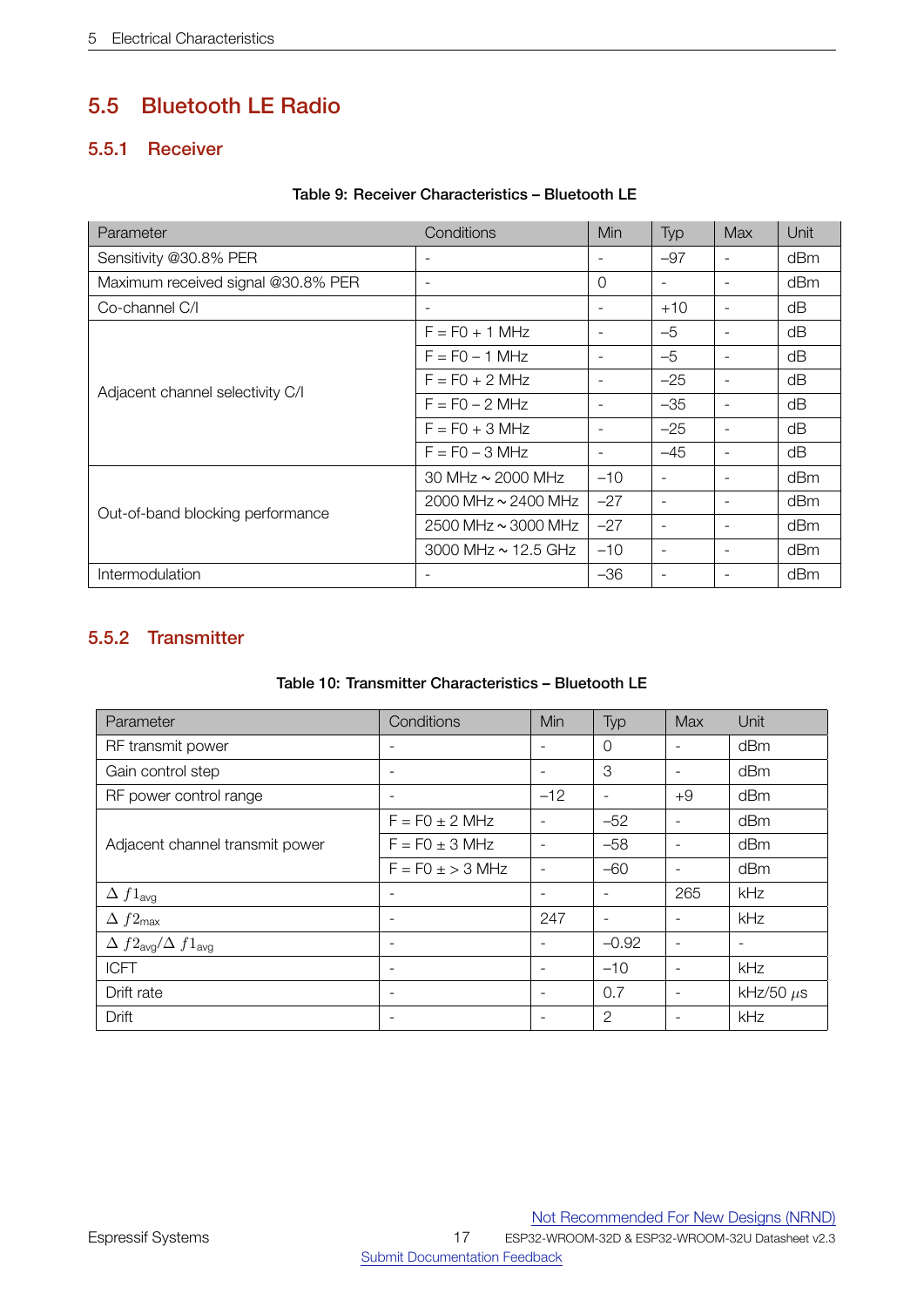## <span id="page-17-0"></span>5.6 Reflow Profile

<span id="page-17-1"></span>

Figure 2: Reflow Profile

## Note:

Solder the module in a single reflow.

Not [Recommended](https://www.espressif.com/en/products/longevity-commitment?id=nrnd) For New Designs (NRND)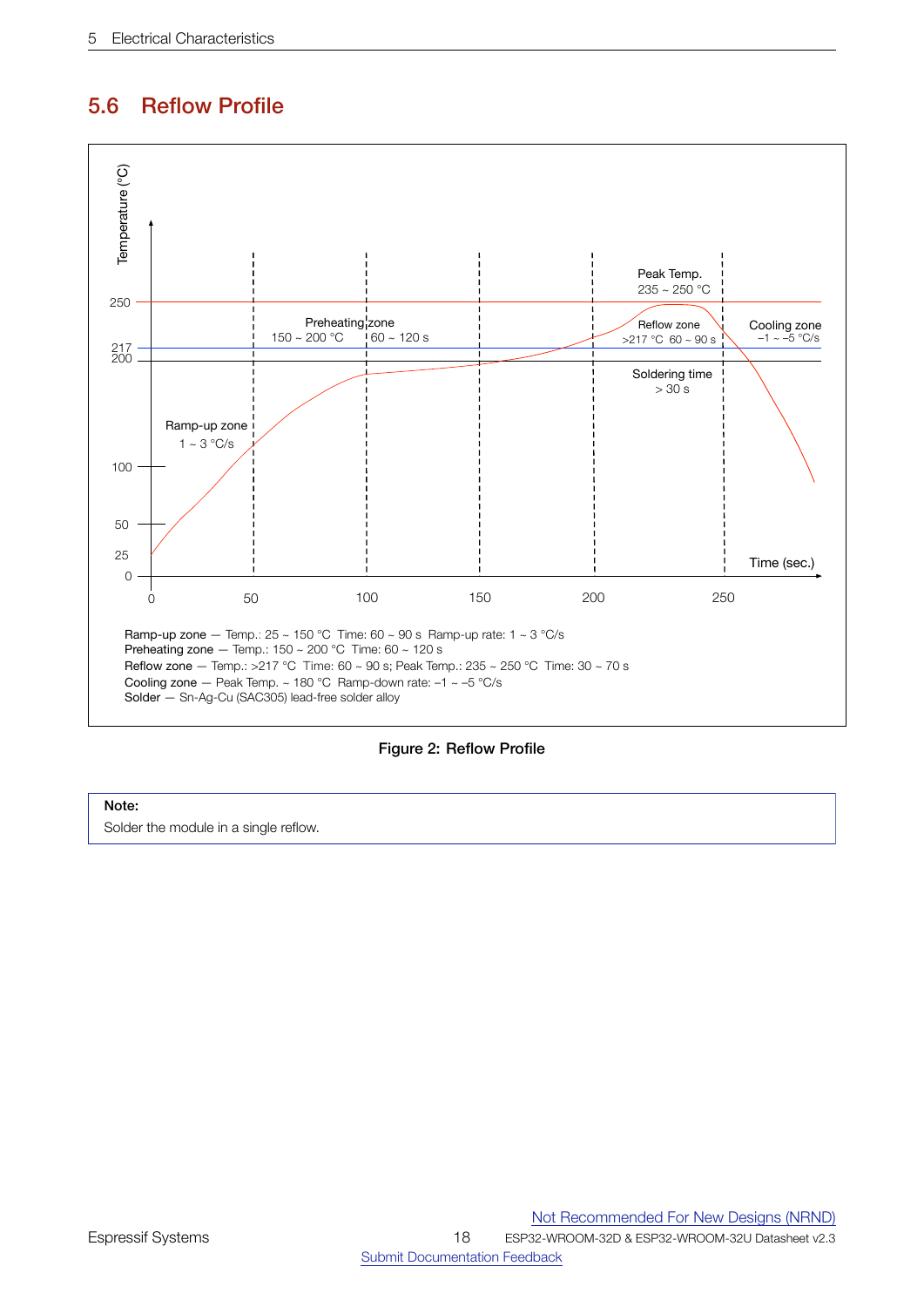## 6**Schematics**



<span id="page-18-1"></span><span id="page-18-0"></span>Figure 3: ESP32-WROOM-32D Schematics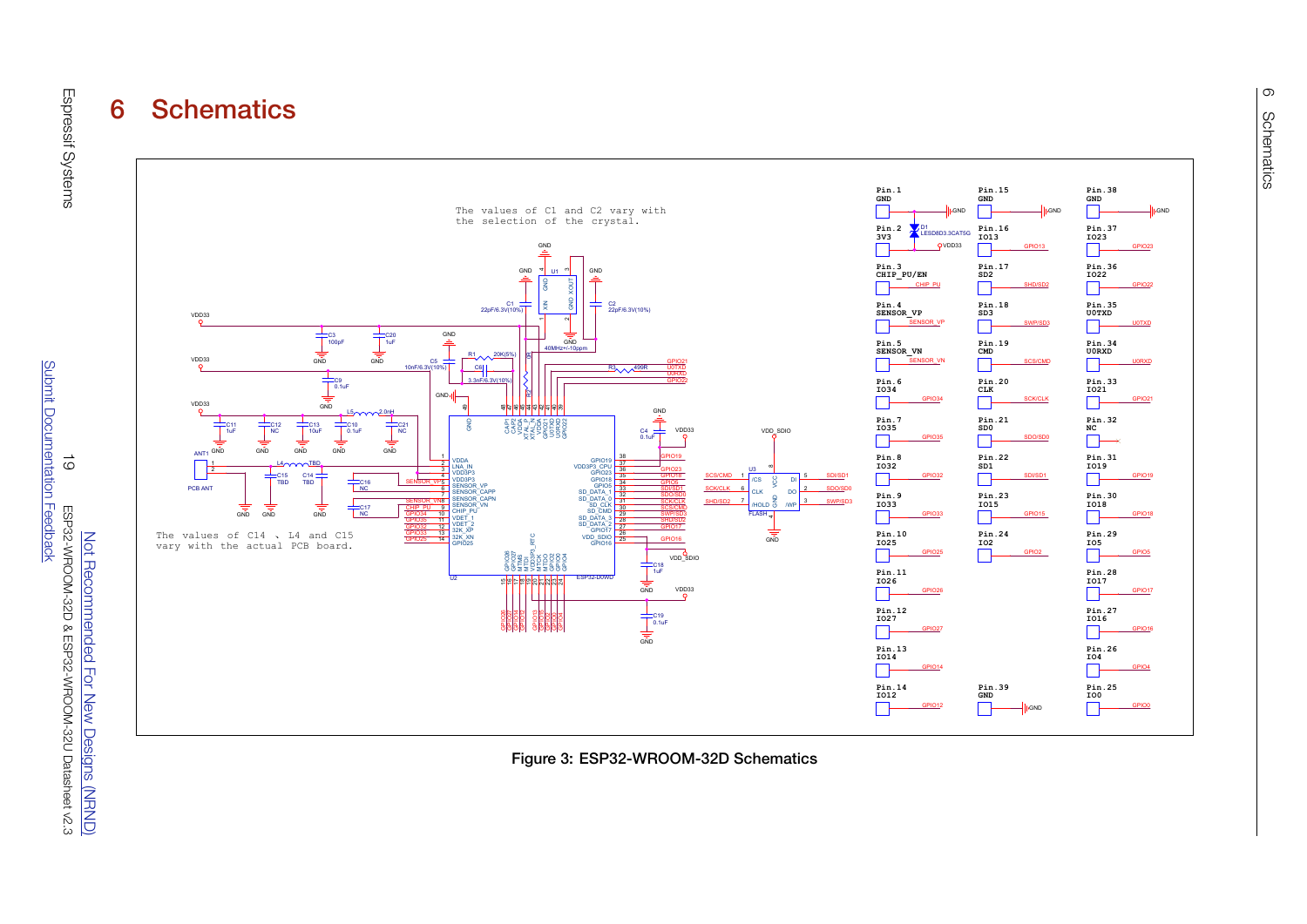



<span id="page-19-0"></span>A

**Designs** 

(NRND)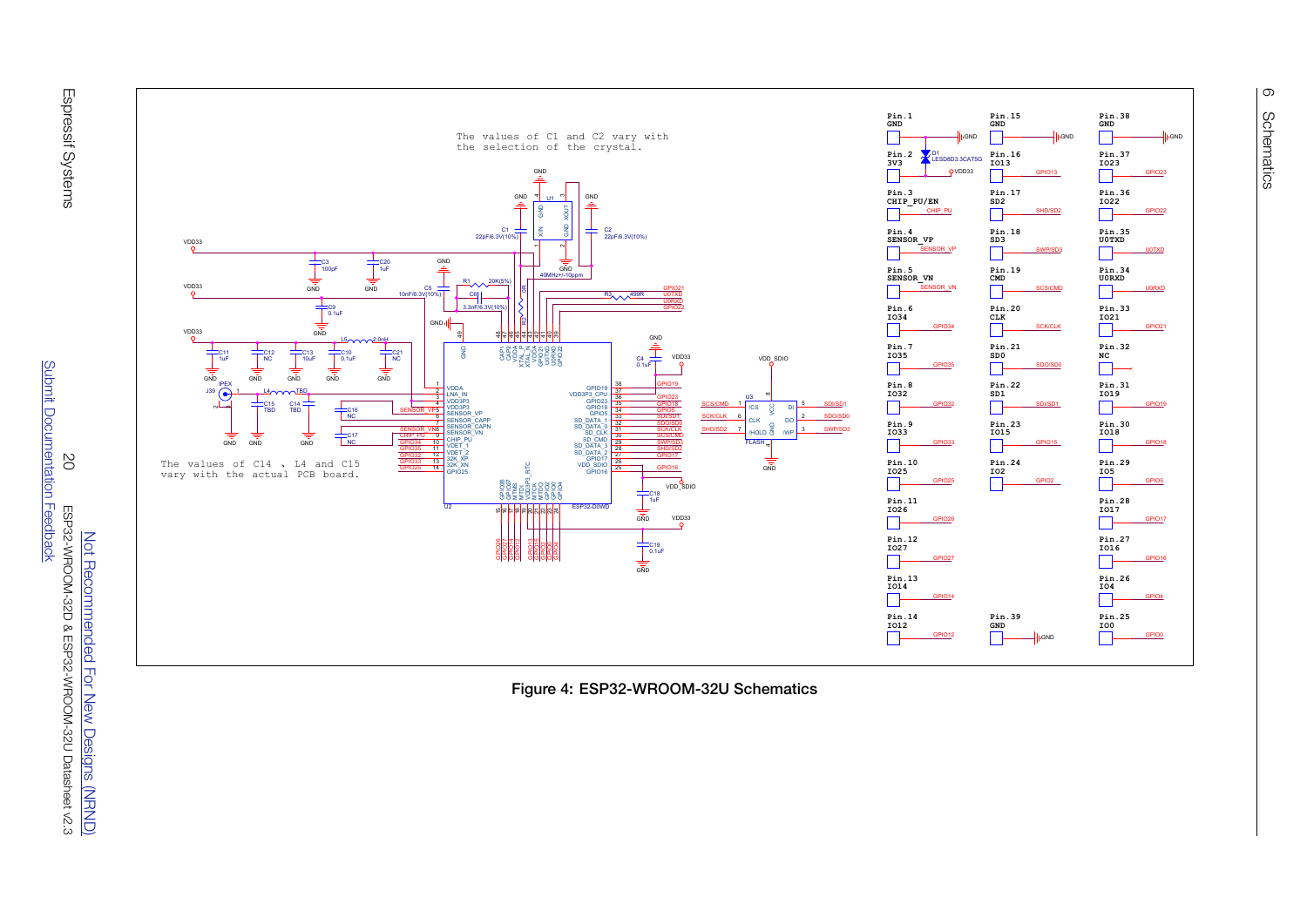# 555<br>555<br>555<br>555<br>555<br>555<br>555<br>55



<span id="page-20-1"></span><span id="page-20-0"></span>Figure 5: ESP32-WROOM-32D & ESP32-WROOM-32U Peripheral Schematics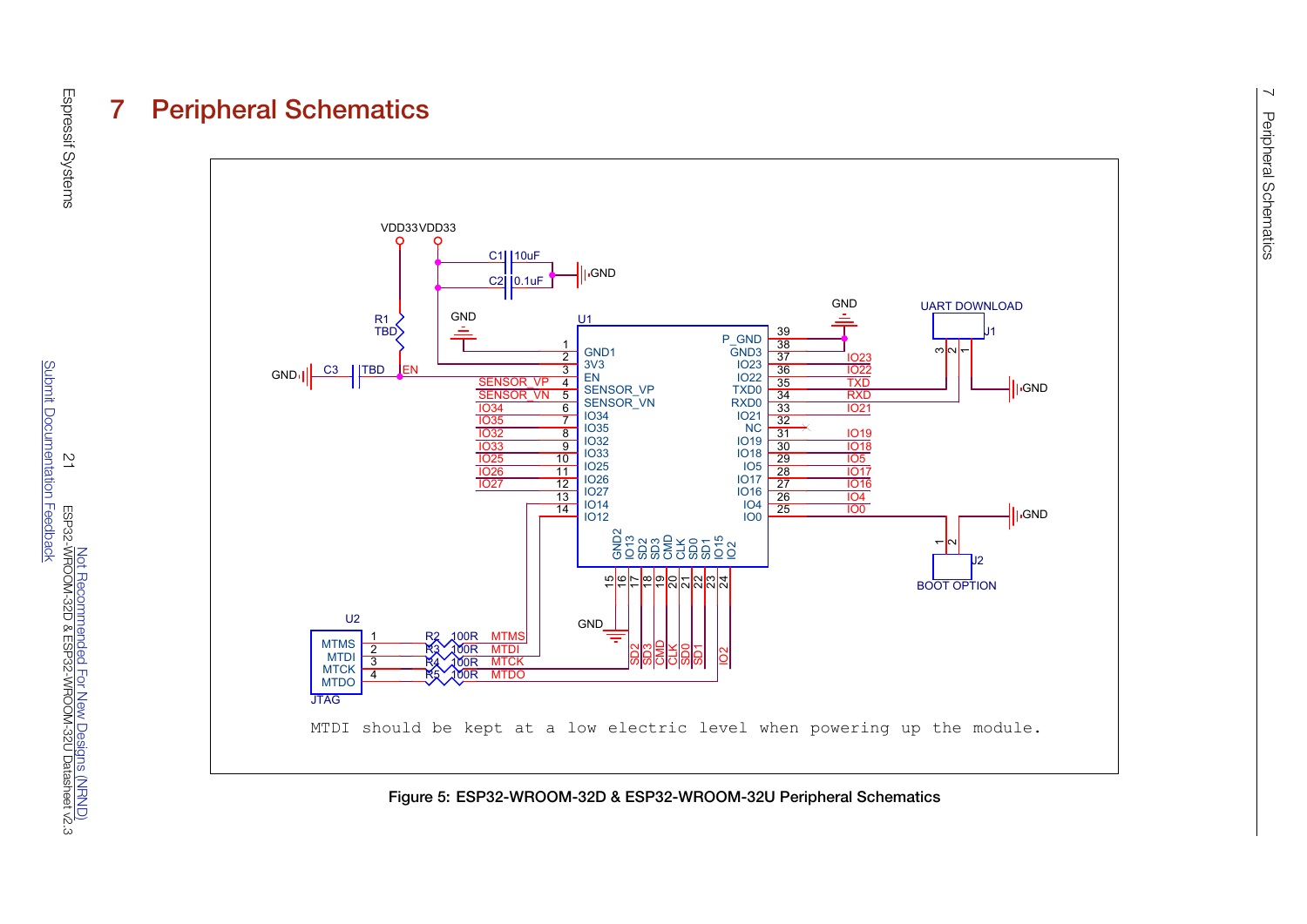Espressif Systems

Espressif Systems

- Soldering Pad <sup>39</sup> to the Ground is not necessary for <sup>a</sup> satisfactory thermal performance. If users do want to solder it, they need to ensure that the correct quantity of solderingpaste is applied.
- Note:<br>
 Soldering Pad 39 to the Ground is not necessary for a satisfactory thermal performance. If users do want to solder it, they need to ensure that the correct quantity of soldering<br>
paste is applied.<br>
 To ensure th • To ensure the power supply to the ESP32 chip during power-up, it is advised to add an RC delay circuit at the EN pin. The recommended setting for the RC delay circuit is usually R = 10 kΩ and C = 1  $\mu$ F. However, specific parameters should be adjusted based on the power-up timing of the module and the power-up and reset sequence timing of the chip. For ESP32's power-up and reset sequence timing diagram, please refer to Section *Power Scheme* in *ESP32 [Datasheet](http://espressif.com/sites/default/files/documentation/esp32_datasheet_en.pdf)*.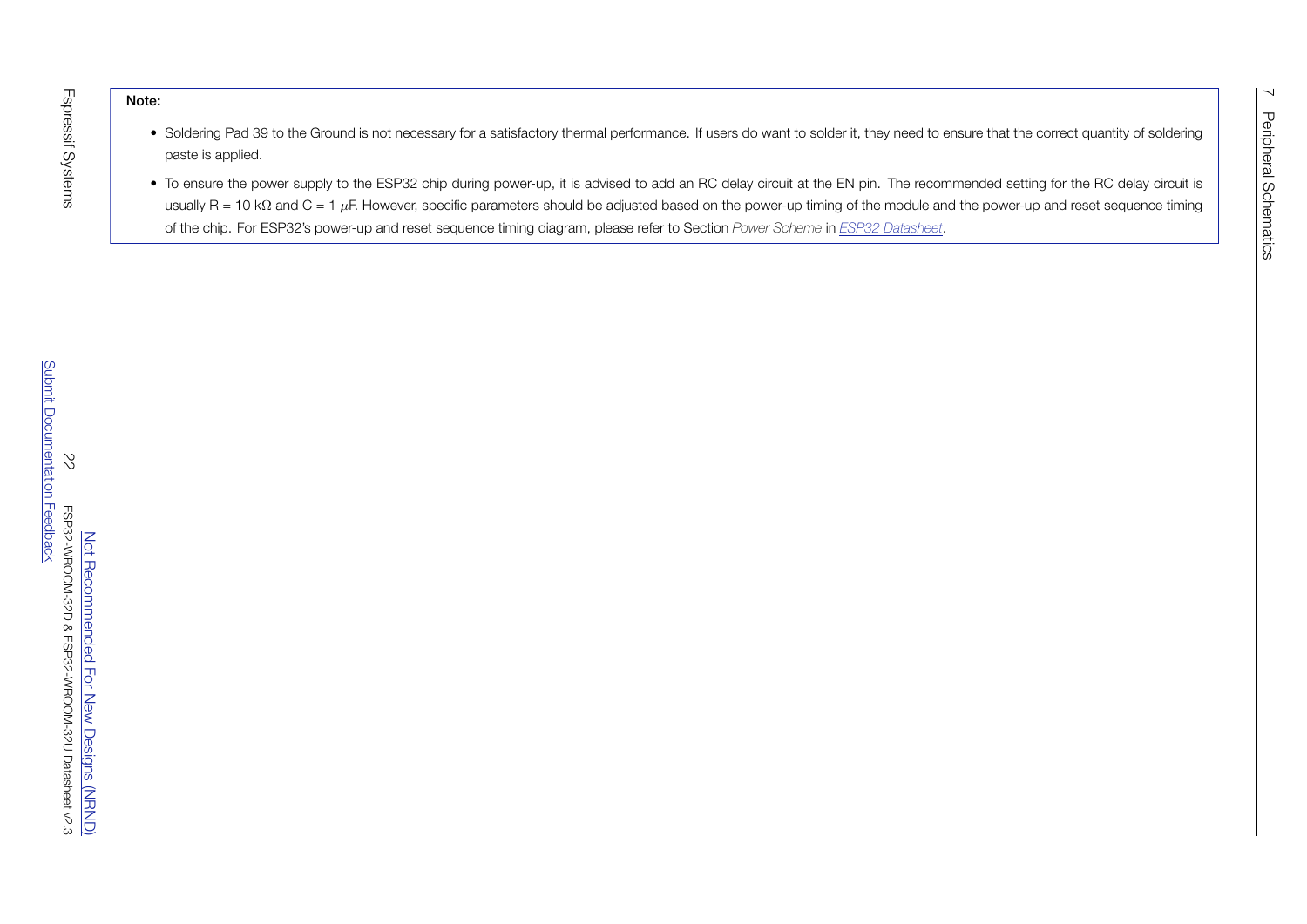<span id="page-22-0"></span>

<span id="page-22-1"></span>

Figure 6: Physical Dimensions of ESP32-WROOM-32D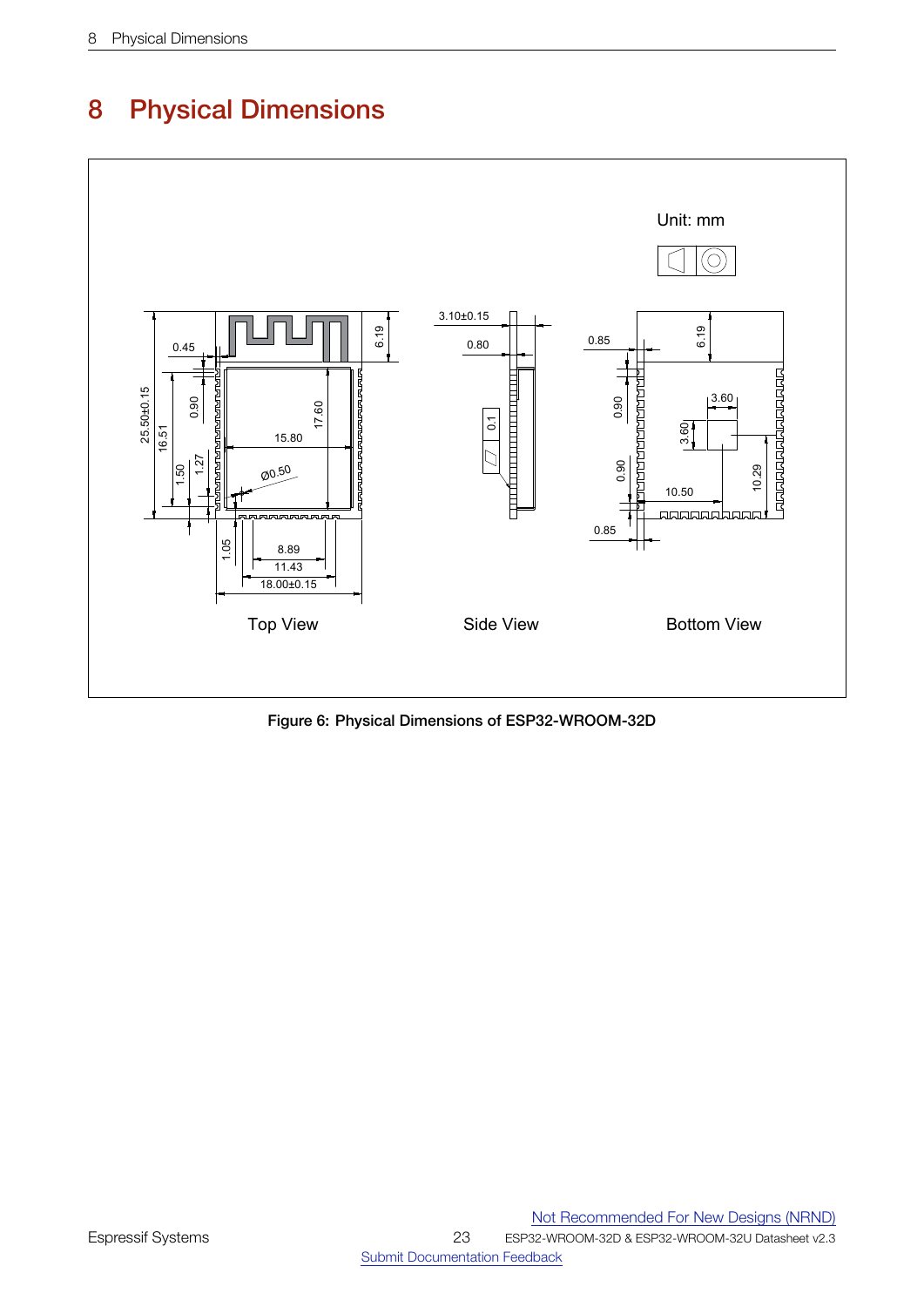<span id="page-23-1"></span>

Figure 7: Physical Dimensions of ESP32-WROOM-32U

## Note:

<span id="page-23-0"></span>For information about tape, reel, and product marking, please refer to *[Espressif Module Package Information](https://www.espressif.com/sites/default/files/documentation/Espressif_Module_Packing_Information_EN.pdf)*.

ESP32-WROOM-32D & ESP32-WROOM-32U Datasheet v2.3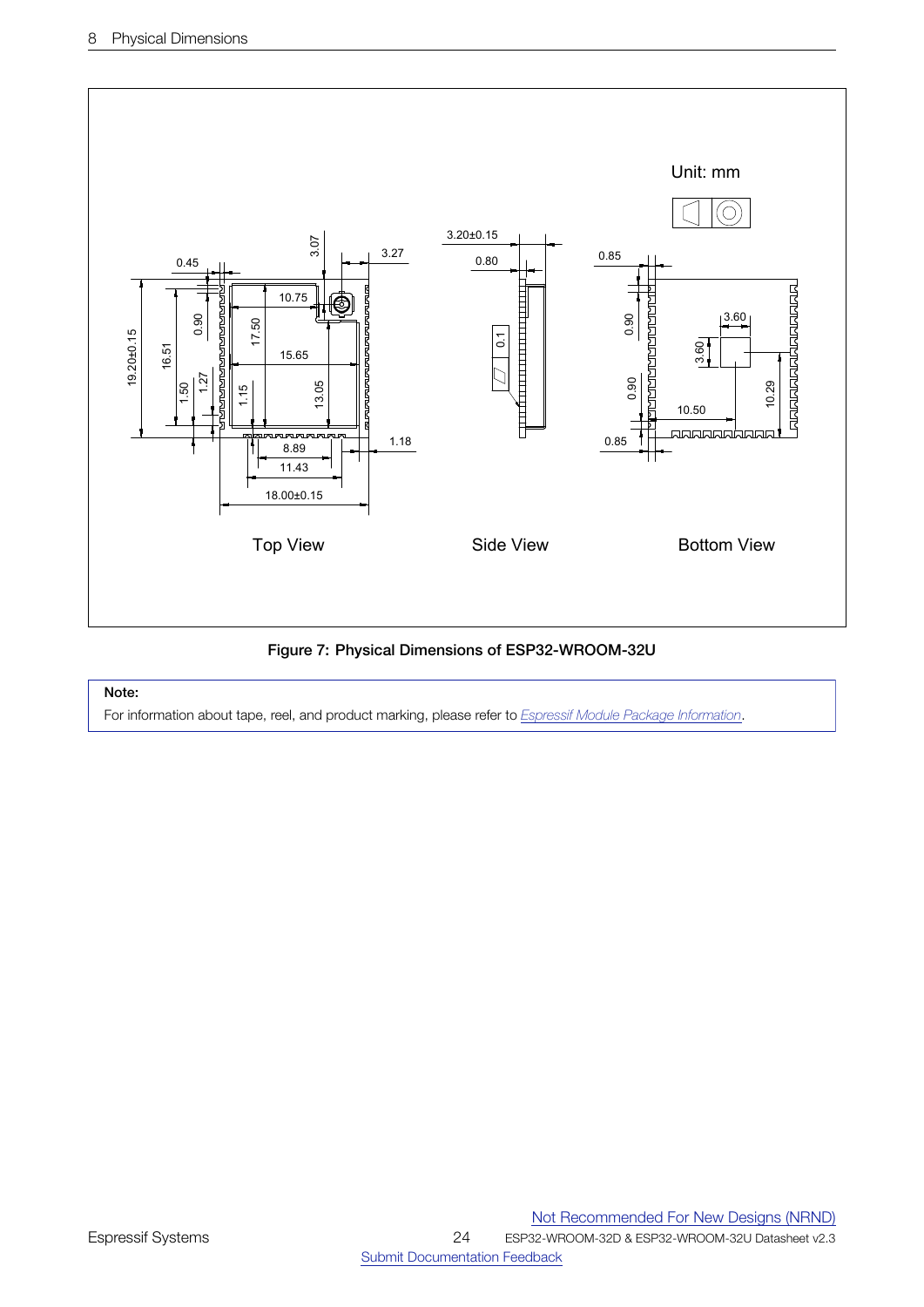<span id="page-24-0"></span>

## 9 Recommended PCB Land Pattern

Figure 8: Recommended PCB Land Pattern of ESP32-WROOM-32D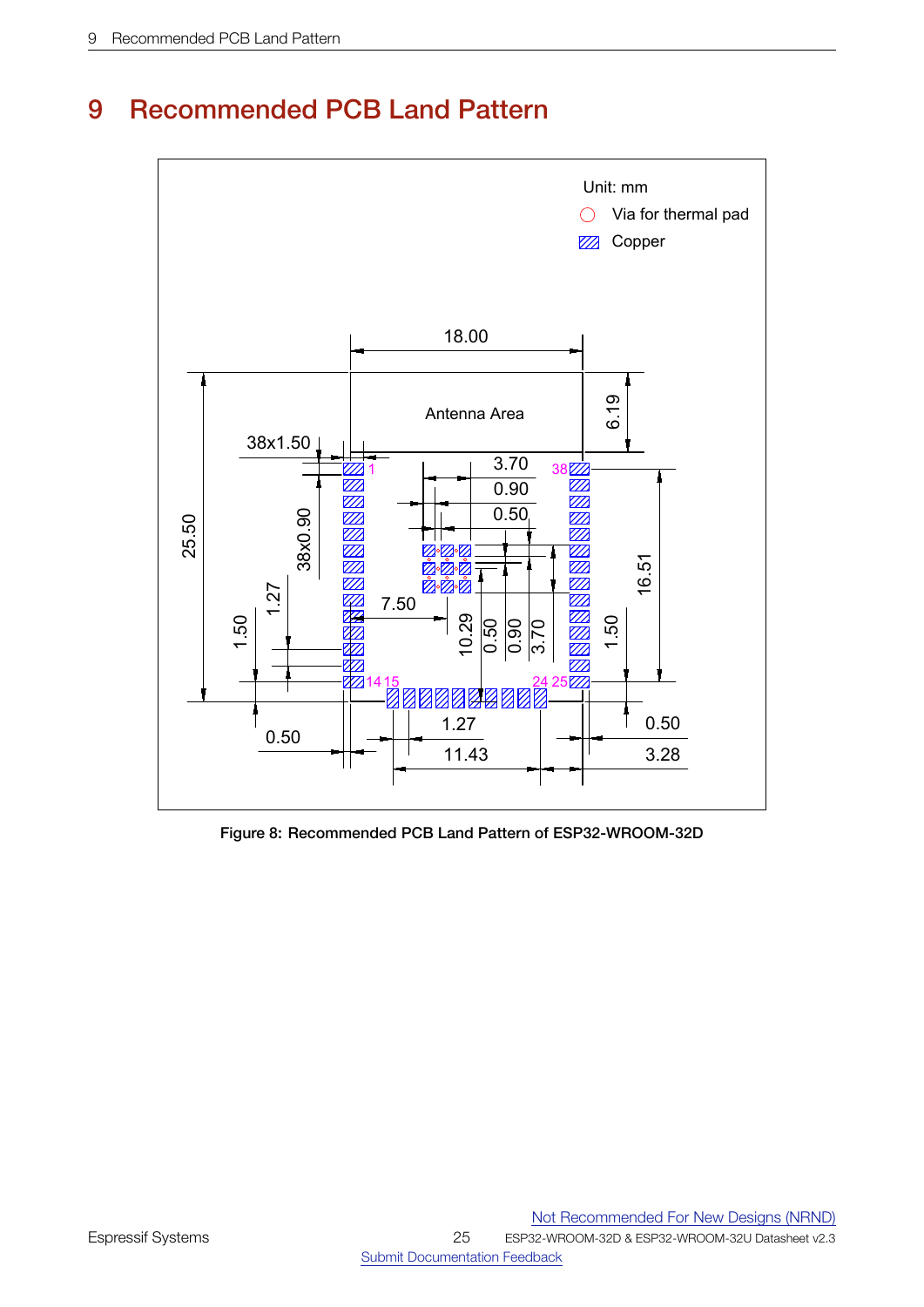<span id="page-25-0"></span>

Figure 9: Recommended PCB Land Pattern of ESP32-WROOM-32U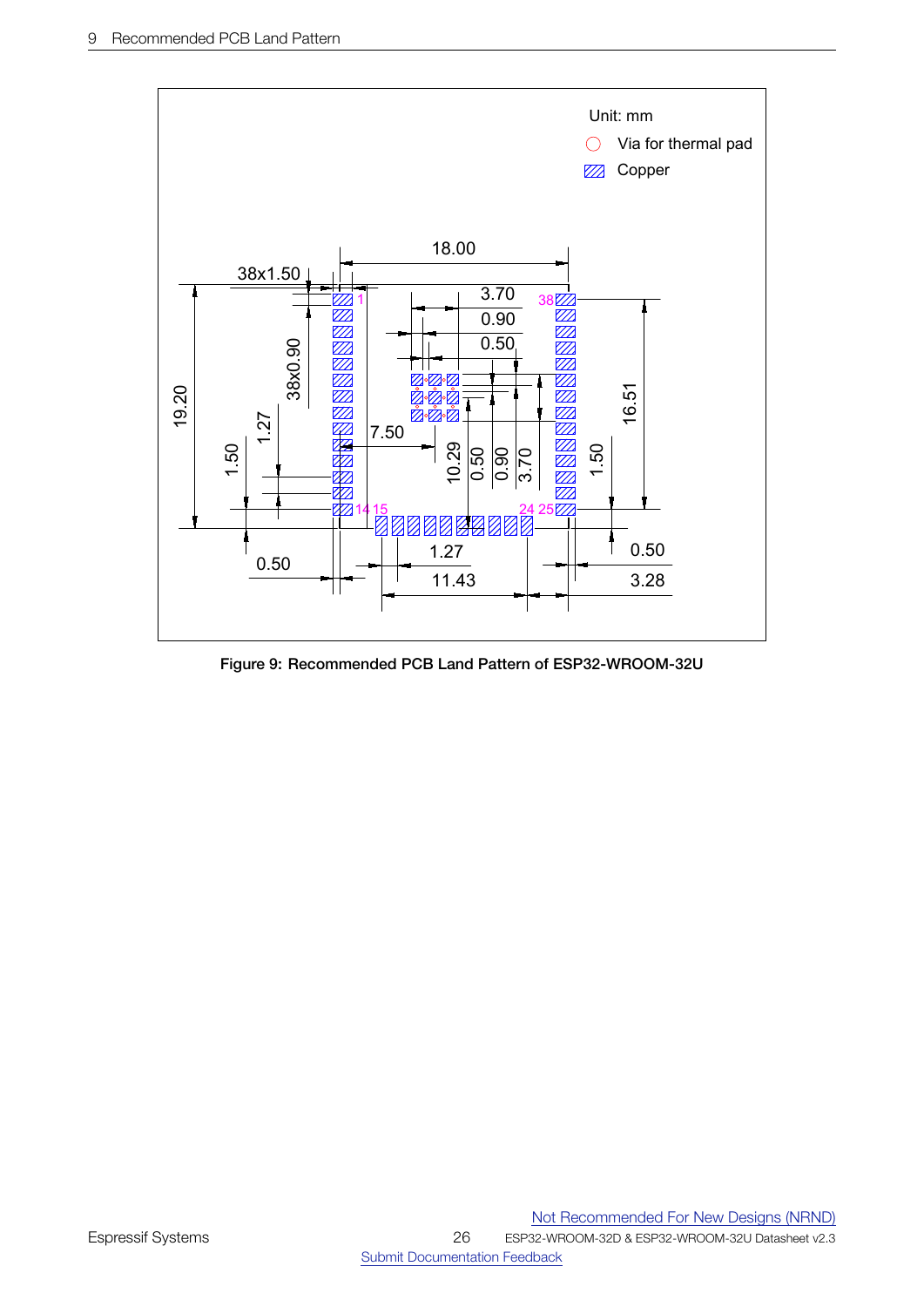## <span id="page-26-1"></span><span id="page-26-0"></span>10 Dimensions of External Antenna Connector



Figure 10: Dimensions of External Antenna Connector of ESP32-WROOM-32U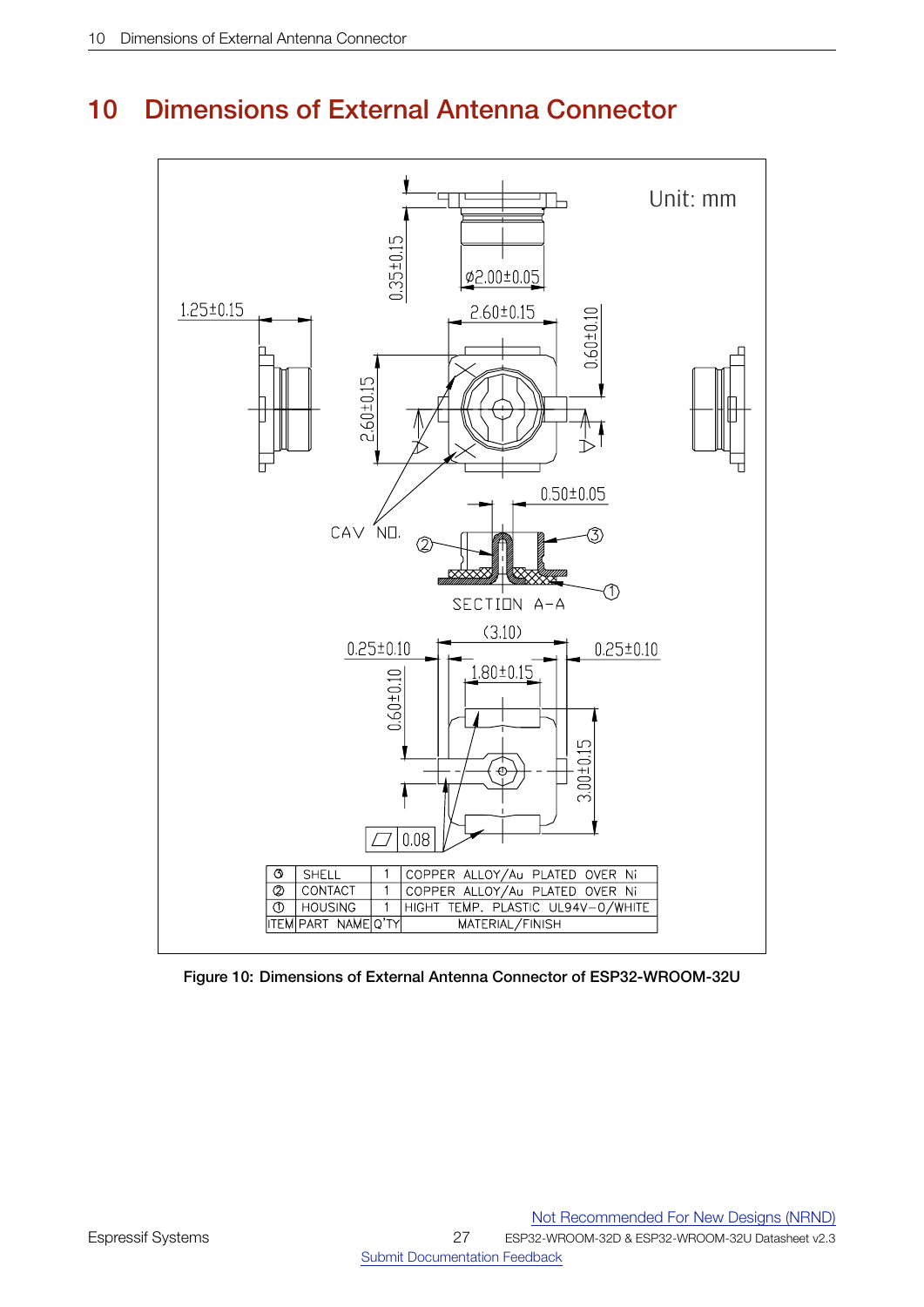## <span id="page-27-0"></span>11 Related Documentation and Resources

## Related Documentation

- ESP32 Technical [Reference](https://espressif.com/sites/default/files/documentation/esp32_technical_reference_manual_en.pdf) Manual Detailed information on how to use the ESP32 memory and peripherals.
- ESP32 Hardware Design [Guidelines](https://espressif.com/sites/default/files/documentation/esp32_hardware_design_guidelines_en.pdf) Guidelines on how to integrate the ESP32 into your hardware product.
- ESP32 ECO and [Workarounds](https://espressif.com/sites/default/files/documentation/eco_and_workarounds_for_bugs_in_esp32_en.pdf) for Bugs Correction of ESP32 design errors.
- *Certificates* <https://espressif.com/en/support/documents/certificates>
- *ESP32 Product/Process Change Notifications (PCN)* <https://espressif.com/en/support/documents/pcns>
- *ESP32 Advisories* Information on security, bugs, compatibility, component reliability. <https://espressif.com/en/support/documents/advisories>
- *Documentation Updates and Update Notification Subscription* <https://espressif.com/en/support/download/documents>

## Developer Zone

- ESP-IDF [Programming](https://docs.espressif.com/projects/esp-idf/en/latest/esp32/get-started/index.html) Guide for ESP32 Extensive documentation for the ESP-IDF development framework.
- *ESP-IDF* and other development frameworks on GitHub. <https://github.com/espressif>
- *ESP32 BBS Forum* Engineer-to-Engineer (E2E) Community for Espressif products where you can post questions, share knowledge, explore ideas, and help solve problems with fellow engineers. <https://esp32.com/>
- *The ESP Journal* Best Practices, Articles, and Notes from Espressif folks. <https://blog.espressif.com/>
- See the tabs *SDKs and Demos*, *Apps*, *Tools*, *AT Firmware*. <https://espressif.com/en/support/download/sdks-demos>

## **Products**

- *ESP32 Series SoCs* Browse through all ESP32 SoCs. <https://espressif.com/en/products/socs?id=ESP32>
- *ESP32 Series Modules* Browse through all ESP32-based modules. <https://espressif.com/en/products/modules?id=ESP32>
- *ESP32 Series DevKits* Browse through all ESP32-based devkits. <https://espressif.com/en/products/devkits?id=ESP32>
- *ESP Product Selector* Find an Espressif hardware product suitable for your needs by comparing or applying filters. <https://products.espressif.com/#/product-selector?language=en>

## Contact Us

• See the tabs *Sales Questions*, *Technical Enquiries*, *Circuit Schematic & PCB Design Review*, *Get Samples* (Online stores), *Become Our Supplier*, *Comments & Suggestions*. <https://espressif.com/en/contact-us/sales-questions>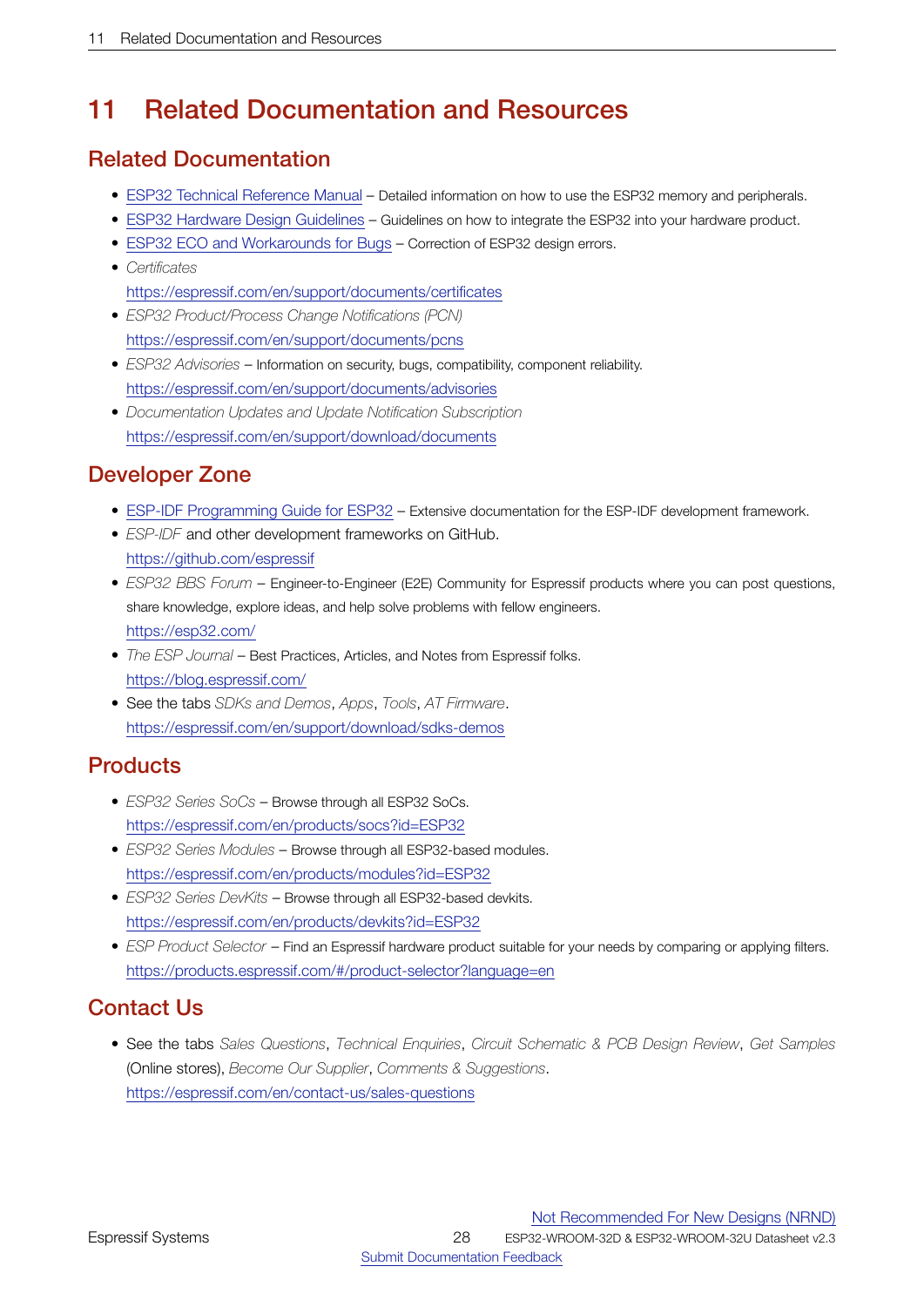# Revision History

| Date    | Version          | Release notes                                                                            |
|---------|------------------|------------------------------------------------------------------------------------------|
|         |                  | <b>Updated Table 1</b>                                                                   |
| 2022.03 |                  | Added a link to RF certificates in Table 2                                               |
|         |                  | Updated Table 5                                                                          |
|         | V <sub>2.3</sub> | Added a note below Figure 7                                                              |
|         |                  | Updated the description to the connector                                                 |
|         |                  | <b>Added Section 11: Related Documentation and Resources</b>                             |
|         |                  | Replaced Espressif Product Ordering Information with ESP Product Selector                |
| 2021.08 | V <sub>2.2</sub> | Updated the description of TWAI in Table 1                                               |
|         |                  | Labeled this document as (Not Recommended For New Designs)                               |
|         |                  | Updated Figure 6: Physical Dimensions of ESP32-WROOM-32D, Figure 7: Physical             |
|         |                  | Dimensions of ESP32-WROOM-32U, Figure 8: Recommended PCB Land Pattern of                 |
|         |                  | ESP32-WROOM-32D, and Figure 9: Recommended PCB Land Pattern of ESP32-                    |
|         | V2.1             | WROOM-32U.                                                                               |
| 2021.02 |                  | Modified the note below Figure 2: Reflow Profile.                                        |
|         |                  | Modified the note below Figure 5: ESP32-WROOM-32D & ESP32-WROOM-32U                      |
|         |                  | Peripheral Schematics.                                                                   |
|         |                  | Updated the trade mark from TWAI™ to TWAI®.                                              |
|         |                  | Added TWAI <sup>™</sup> in Table 1;                                                      |
| 2020.11 | V2.0             | Added a note under Figure 2: Reflow Profile;                                             |
|         |                  | Updated the C value in RC delay circuit from 0.1 $\mu$ F to 1 $\mu$ F;                   |
|         |                  | Provided feedback link.                                                                  |
|         |                  | • Changed the supply voltage range from 2.7 V $\sim$ 3.6 V to 3.0 V $\sim$ 3.6 V;        |
|         |                  | • Added Moisture sensitivity level (MSL) 3 in Table 2 ESP32-WROOM-32D and                |
|         |                  | ESP32-WROOM-32U Specifications;                                                          |
| 2019.09 | V1.9             | • Added notes about "Operating frequency range" and "TX power" under Table               |
|         |                  | 8 Wi-Fi Radio Characteristics;                                                           |
|         |                  | • Updated Section 7 Peripheral Schematics and added a note about RC delay                |
|         |                  | circuit under it;                                                                        |
|         |                  | • Updated Figure 8 and Figure 9 Recommended PCB Land Pattern.                            |
| 2019.01 | V1.8             | Changed the RF power control range in Table 10 from $-12 \sim +12$ to $-12 \sim +9$ dBm. |
|         | V1.7             | Added notice on module custom options under Table 2;                                     |
| 2018.10 |                  | Added "Cumulative IO output current" entry to Table 5: Absolute Maximum Ratings;         |
|         |                  | Added more parameters to Table 7: DC Characteristics.                                    |
| 2018.09 | V1.6             | Updated the hole diameter in the shield from 1.00 mm to 0.50 mm, in Figure 6.            |
| 2018.08 |                  | • Added certifications and reliability test items the module has passed in Table 2:      |
|         |                  | ESP32-WROOM-32D and ESP32-WROOM-32U Specifications, and removed                          |
|         |                  | software-specific information;                                                           |
|         | V1.5             | • Updated section 3.4: RTC and Low-Power Management;                                     |
|         |                  | Changed the modules' dimensions;                                                         |
|         |                  | Updated Figure 8 and 7: Physical Dimensions;                                             |
|         |                  | • Updated Table 8: Wi-Fi Radio.                                                          |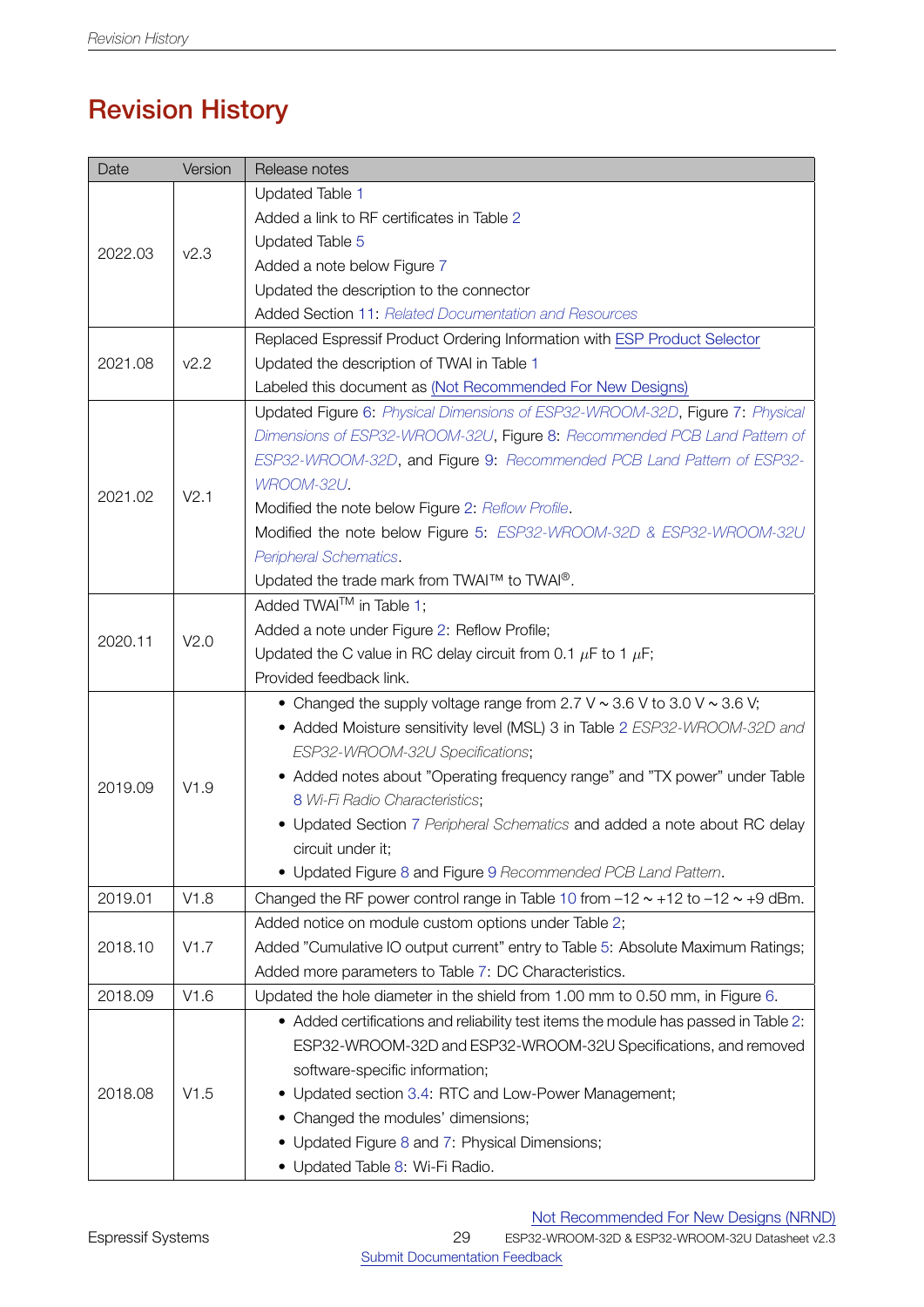| Date            | Version         | Release notes                                                                  |  |  |
|-----------------|-----------------|--------------------------------------------------------------------------------|--|--|
|                 |                 | • Deleted Temperature Sensor in Table 2: ESP32-WROOM-32D & ESP32-              |  |  |
|                 |                 | WROOM-32U Specifications;                                                      |  |  |
|                 |                 | • Updated Chapter 3: Functional Description;                                   |  |  |
|                 |                 | • Added notes to Chapter 7: Peripheral Schematics;                             |  |  |
|                 |                 | • Added Chapter 8: Recommended PCB Land Pattern;                               |  |  |
| 2018.06         | V1.4            | Changes to electrical characteristics:                                         |  |  |
|                 |                 | • Updated Table 5: Absolute Maximum Ratings;                                   |  |  |
|                 |                 | • Added Table 6: Recommended Operating Conditions;                             |  |  |
|                 |                 | • Added Table 7: DC Characteristics;                                           |  |  |
|                 |                 | • Updated the values of "Gain control step", "Adjacent channel transmit power" |  |  |
|                 |                 | in Table 10: Transmitter Characteristics - BLE.                                |  |  |
| 2018.04<br>V1.3 |                 | Updated Figure 4 ESP32-WROOM-32U Schematics and Figure 3 ESP32-WROOM-          |  |  |
|                 | 32D Schematics. |                                                                                |  |  |
| 2018.02         | V1.2            | Update Figure 4 ESP32-WROOM-32U Schematics.                                    |  |  |
| 2018.02         | V1.1            | Updated Chapter 6 Schematics.                                                  |  |  |
|                 |                 | Deleted description of low-noise amplifier.                                    |  |  |
|                 |                 | Replaced the module name ESP-WROOM-32D with ESP32-WROOM-32D.                   |  |  |
|                 |                 | Added information about module certification in Table 2.                       |  |  |
|                 |                 | Updated the description of eFuse bits in Section 3.1.                          |  |  |
| 2017.11         | V1.0            | First release.                                                                 |  |  |